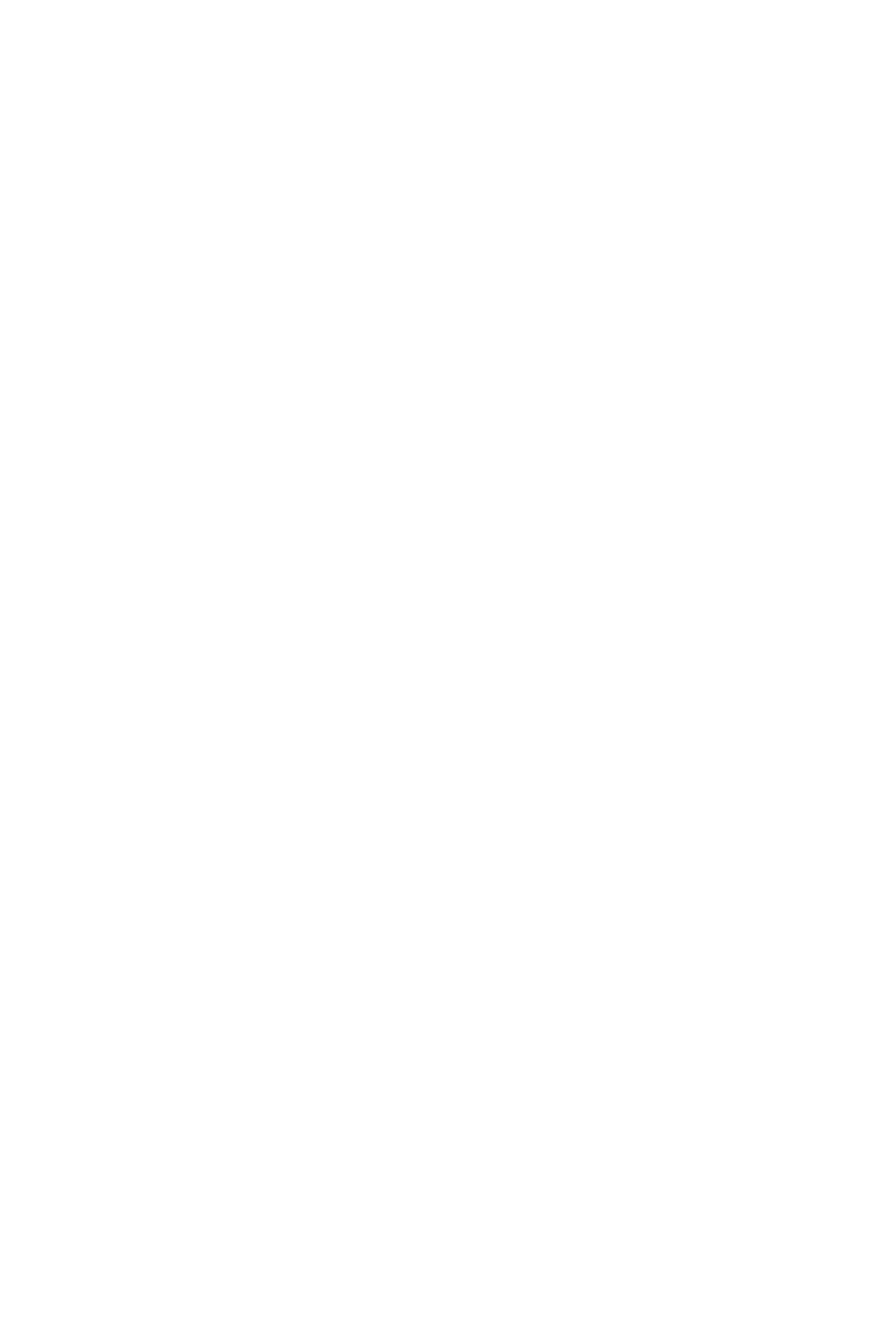# **Julian Simon Lecture Series**



*Don J. DeVoretz:*  Immigration Policy: Methods of Economic Assessment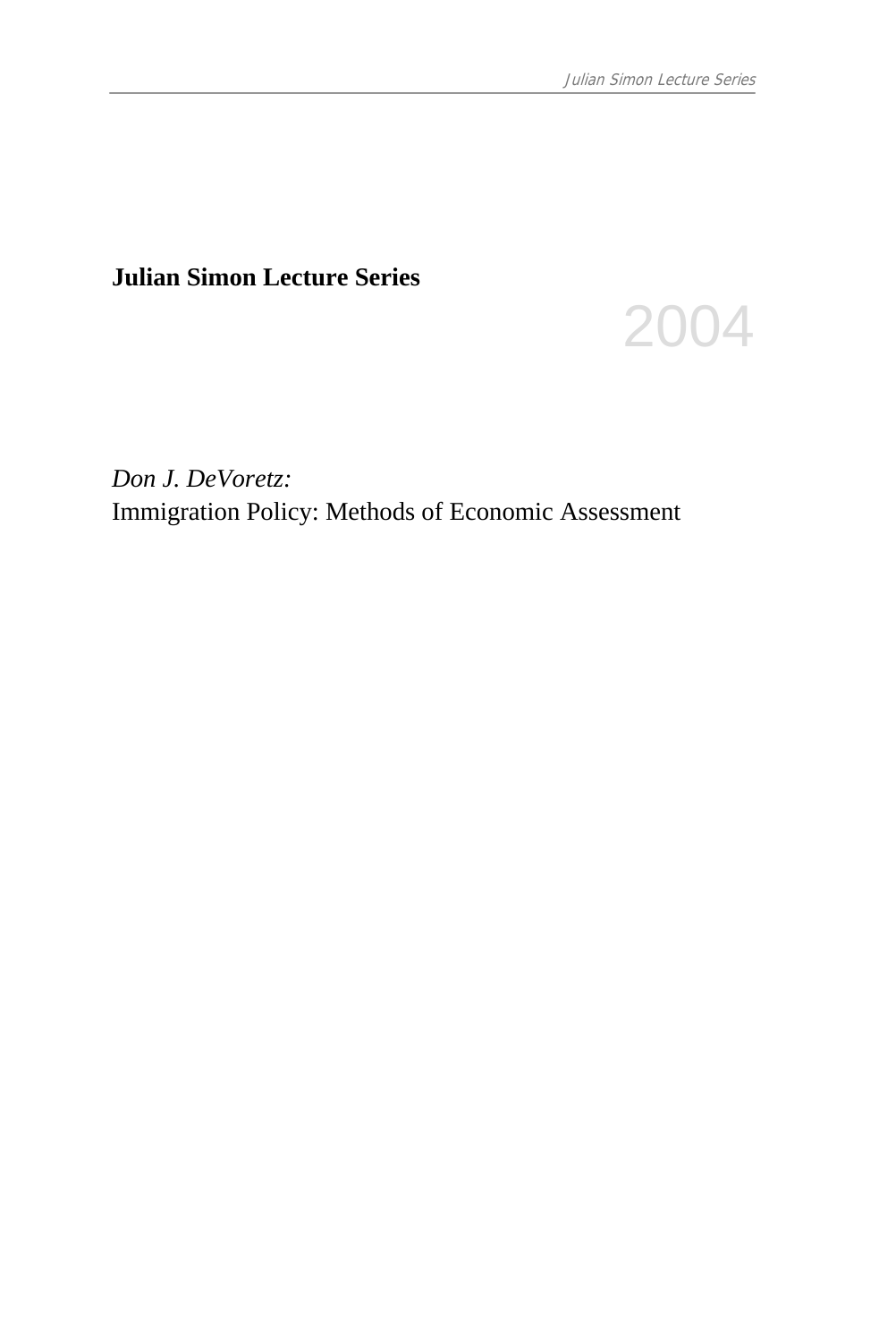# About the IZA Annual Migration Meeting (AM<sup>2</sup>) **and the Julian Simon Lecture:**



In June 2004, IZA hosted the first Annual Migration Meeting  $(AM^2)$  in Bonn. It was created

to foster migration research by bringing together international researchers and establishing the IZA migration group.  $AM^2$  established the Julian Simon Keynote Lecture in honor of Julian Simon, in recognition of his research on the economic effects of population change.

Julian Simon was an optimist on population issues and a migration expert. He was Professor of Business Administration at the University of Maryland, Distinguished Senior Fellow at the Cato Institute, and a member of the Action Institute's Advisory Board. He died unexpectedly on February 8, 1998, four days short of his  $66<sup>th</sup>$  birthday.

Dr. Simon graduated from Harvard University, where he completed the ROTC program, and later served as a naval officer before receiving an M.A. in Business Administration and a Ph.D. from the University of Chicago Graduate School of Business. An entrepreneur, he opened his own business before joining academia.

A prolific writer, Simon was the author of almost two hundred professional studies in technical journals, and he wrote dozens of articles in such mass media as the *Atlantic Monthly*, *Readers Digest*, *New York Times*, and *The Wall Street Journal*. In 1989 he published *The Economic Consequences of Immigration*, arguing that immigrants make "substantial net economic contributions to the United States." Julian Simon was an advocate of an open-door immigration policy.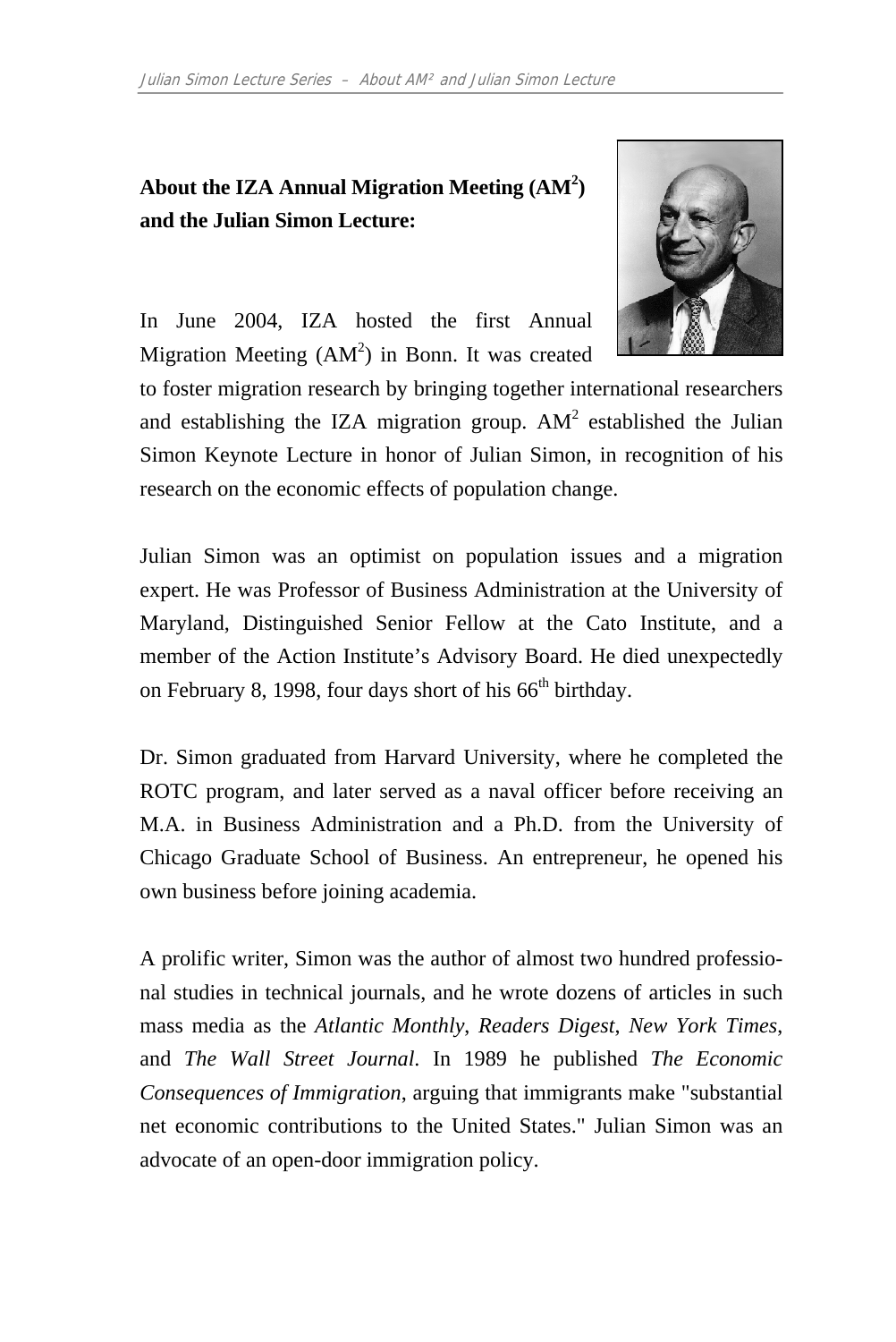

#### **About the Author**

Don J. DeVoretz obtained his doctorate in Economics from the University of Wisconsin (Madison) in 1968. He is the co-director of the Centre of Excellence for the Study of Immigration (RIIM) and Professor of Economics at Simon Fraser University. Dr. DeVoretz has held visiting appointments at Duke University, University of Ibadan (Nigeria), University of the Philippines, University of Wisconsin, and the Norwegian School of Economics. He was named the Willi Brandt Professor in 2004 at IMER, Malmö University.

Don DeVoretz's main research interests include the economic impact of citizenship on immigrant labor market outcomes and the brain circulation. He has published over 70 articles in various international publications.

In April 1998, Don DeVoretz joined IZA as a Research Fellow. He is also co-director of the RIIM Program "Immigration and Integration in the Metropolis", in which IZA participates as the partner research institute in Germany.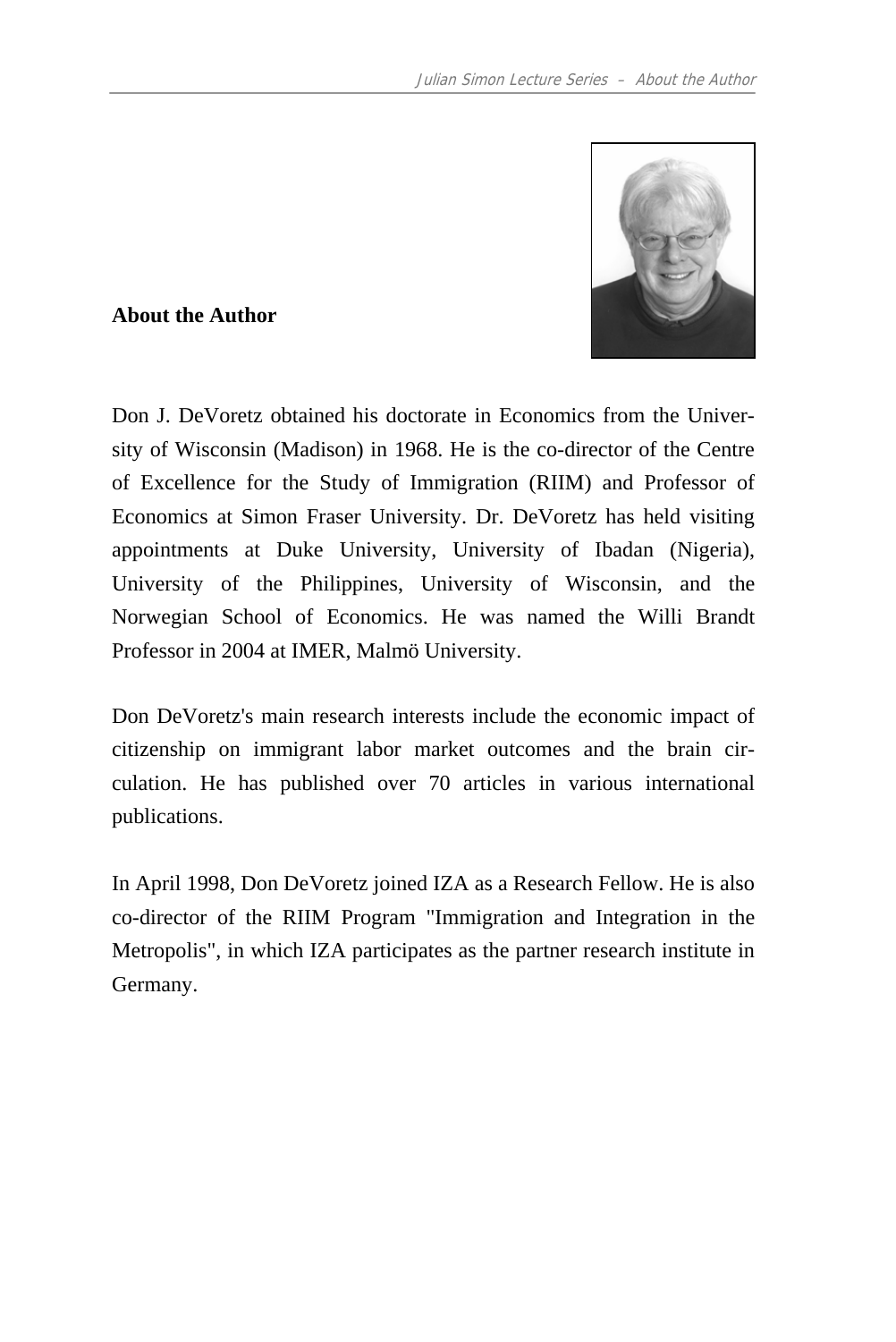# **Immigration Policy: Methods of Economic Assessment**

By

#### **Don J. DeVoretz**

Co-Director, RIIM Simon Fraser University, Canada

devoretz@sfu.ca

This paper is dedicated to the memory of Julian Simon and his intellectual legacy. The generous support provided by the Willi Brandt Professorship at IMER, Malmö University and grants from RIIM, Vancouver's Centre of Excellence, Simon Fraser University and IZA, Bonn allowed me time to write this paper. The research assistance of S. Pivnenko is noted with appreciation. Comments by F. Vadean, D. Coulombe, M. Spang and an anonymous referee improved the paper.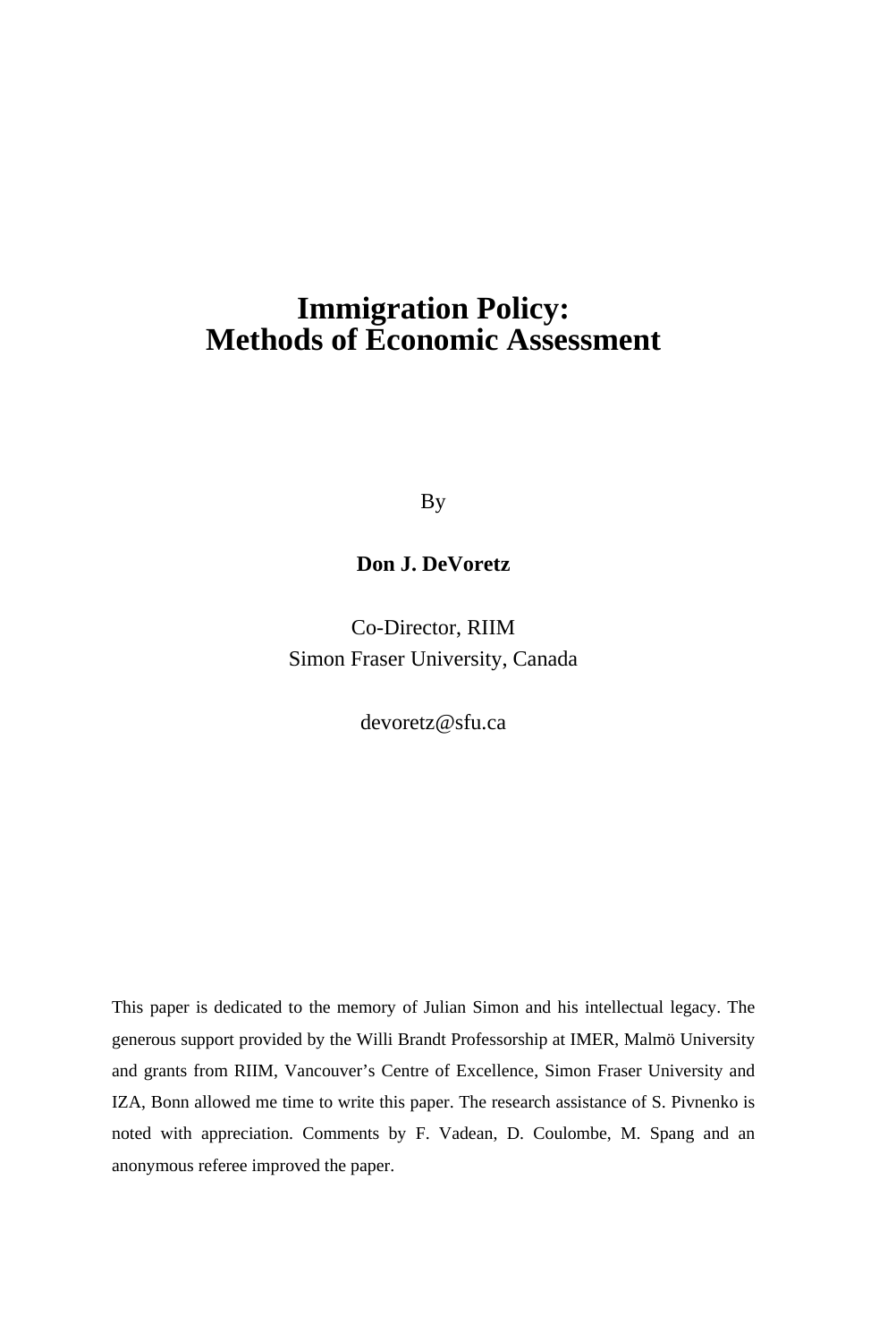#### **I. Introduction**

The opening of the  $21<sup>st</sup>$  century has witnessed continuing controversies over how nation states should react to potential immigrant flows and the seeming inability of immigrants to integrate into the receiving state. Examples of paradoxical immigrant admission policies abound. Faced with continued post NAFTA (1995) inflows of unskilled Mexican immigrants, the United States reacted by limiting immigrant access to social benefits. Then a few years later, in 2004, President Bush offered a temporary green card to legalize undocumented Mexican immigrants and regularize their labour market status. The European Union circa 2003- 2004 acted in a similarly confused manner with respect to the prospect of increased migration flows from newly ascending members.

Generous and liberal migration policies were initially offered by some member states, like Sweden, England and Ireland to the newly ascended member states. On the other hand, less generous mobility terms were offered to Poland by Germany and Austria. As the ascension date drew near, generous migration policies announced previously became more restrictive with stringent economic conditions attached to the mobility rights of new member states.<sup>1</sup> In other parts of the world, a few traditional immigrant-receiving countries, Canada and Australia, maintain a relatively open and aggressive immigration policy.

As economists, how are we to judge the economic successes or failures of these various restrictive or more generous immigration regimes? Does there exist a set of general economic principles that can guide us in this assessment? Or is the world so idiosyncratic that each state has its own implied social welfare function such that economics cannot guide us? The purpose of this lecture is to search for some general economic principles to assess a country's immigration policy from three

<sup>1</sup> Sweden has had three policy positions with respect to Polish mobility and ascension to the European Union. In 2002 Sweden granted full mobility rights to Poland, then withdrew them in early 2004. On May 3rd, 2004, two days after Polish ascension to the European Union, Sweden restored full mobility rights for Poles to enter Sweden.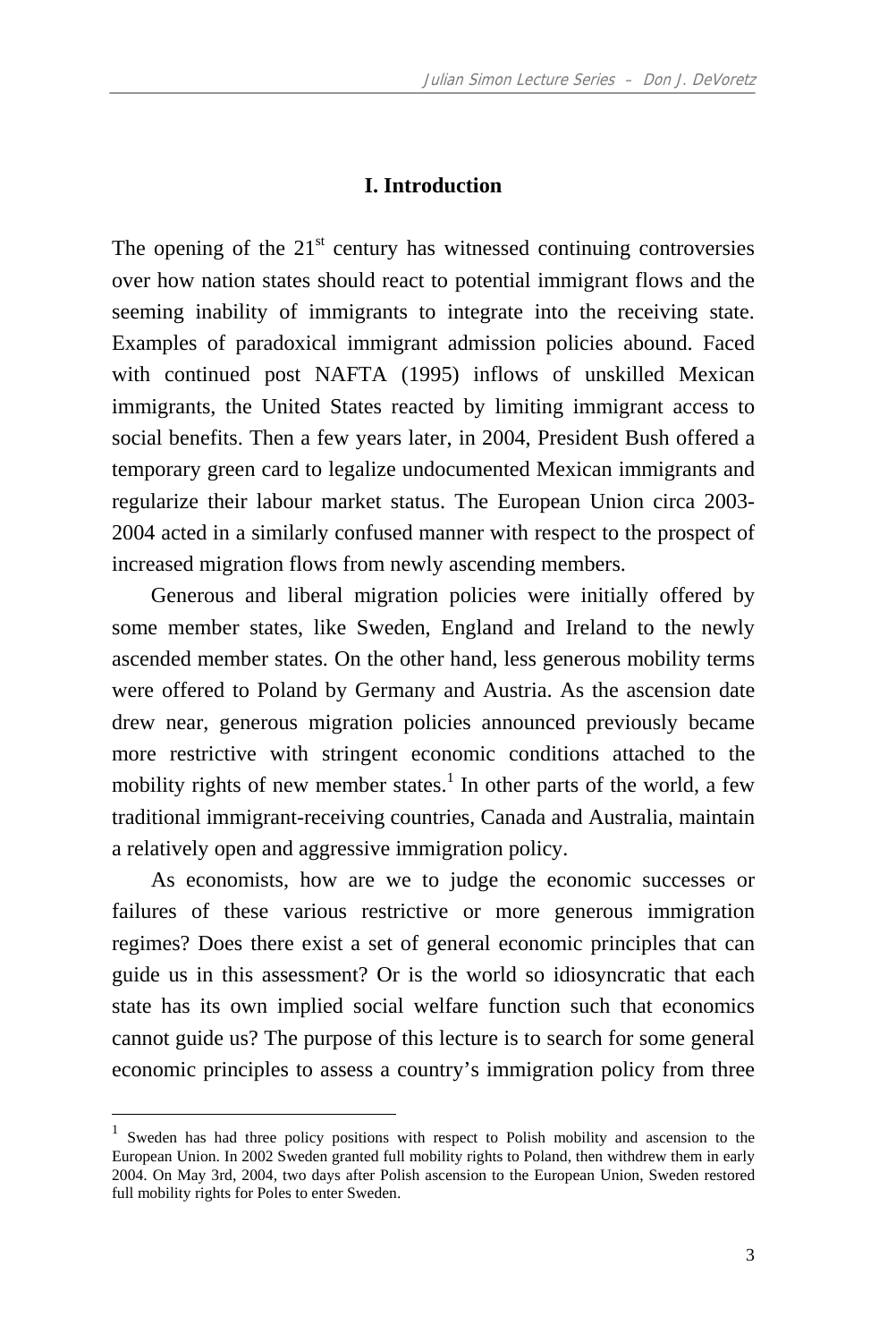viewpoints: the immigrant-receiving country's, the immigrant's and the sending region's.

It would be instructive at this point to consider the implications of finding a set of mutually agreed upon economic criteria to evaluate a destination county's immigration policy. If the opponents of any nation state's immigration policy agree that a common set of economic criteria for immigration admission have been met, but no further immigration is warranted, then these critics must search for a further rationale to reject new immigrants. In other words, critics of immigration cannot use an economic rationale to mask their aversion to further immigrant inflows, and more chauvinistic reasons must be sought to articulate their antipathy to immigrants.

#### **II. Three Theoretical Perspectives**

#### **A. Host Country Economic Criteria: The Simon Principle**

Simon (1984) articulated the first and perhaps most controversial economic assessment criteria of a nation state's immigration policy. The proposition is as follows:

*If the marginal immigrant makes a non-negative contribution to the treasury you continue to admit immigrants until the contribution goes to zero.* 

This rule has many staunch liberal and conservative supporters. In the liberal or republican state (Sicakkan, 1999), immigrants are acceptable if they confer a net economic benefit on the host country's residents. From a more conservative view, Milton Friedman has argued that the host population should have no interest in the number of arrivals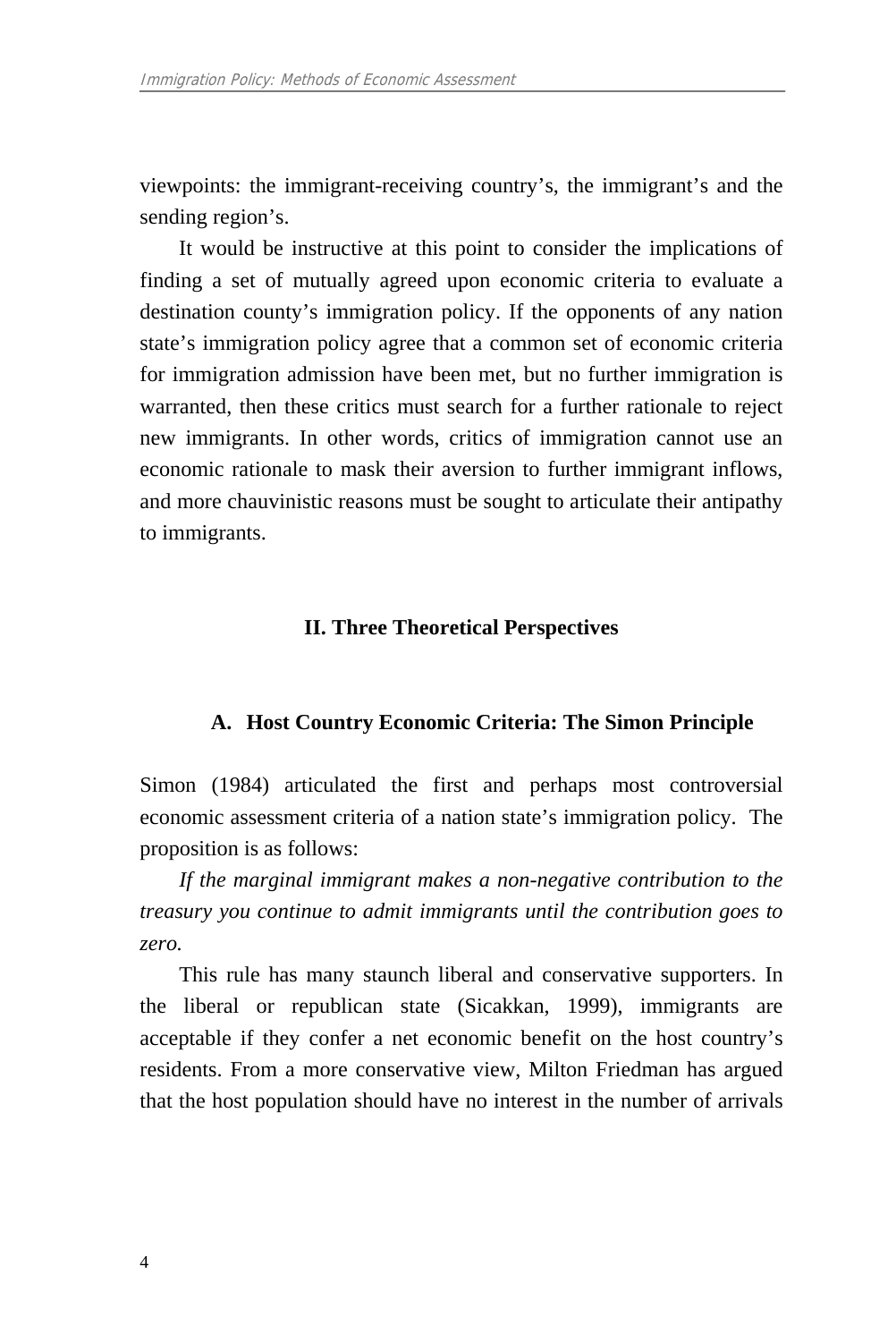if there exists no welfare state. Thus the political extremes agree on the Simon Principle.<sup>2</sup>

Is it however legitimate to ask if the Simon Principle for immigrant admission is symmetrical? In other words, if immigrants make a positive and growing public finance contribution, will the nation state admit more immigrants? Finally, one may ask how relevant this rule is. Has any country invoked the Simon Principle to guide its national immigration policy? Two modern examples come to mind. First, the United States has indirectly invoked the Simon Principle to deny public financing to immigrants. Thus, the United States' response to limit immigrant benefits is an indirect recognition of the Simon Principle. In a similar fashion most members of the European Union have invoked the Simon Principle by reducing mobility rights of newly ascended members and denying them access to social benefits. At the other extreme, Canada has historically used the Simon Principle to rationalize an expanding immigration policy.<sup>3</sup>

The theoretical underpinning of the Simon Principle relies on the observation that the native-born and the foreign-born life-cycle tax payments and consumption of public services are respectively concave and convex over the life cycle. Figures 1 and 2 present an optimistic and a pessimistic case.

 $2$  Sicakkan (1999) argues that some extreme forms of the nation states, including ethnically-based states, have such an aversion to immigrants that no economic criteria exists to rationalize their presence.

<sup>3</sup> Canada's 1978 Immigration Act specifies three reasons for the admission of immigrants, compassion, family reunification and economic growth. However, the fact that immigrants make a net positive contribution to Canada`s treasury has been a guiding principle in reworking the mix of Canada`s immigrant flow to favor a growing class of economic immigrants.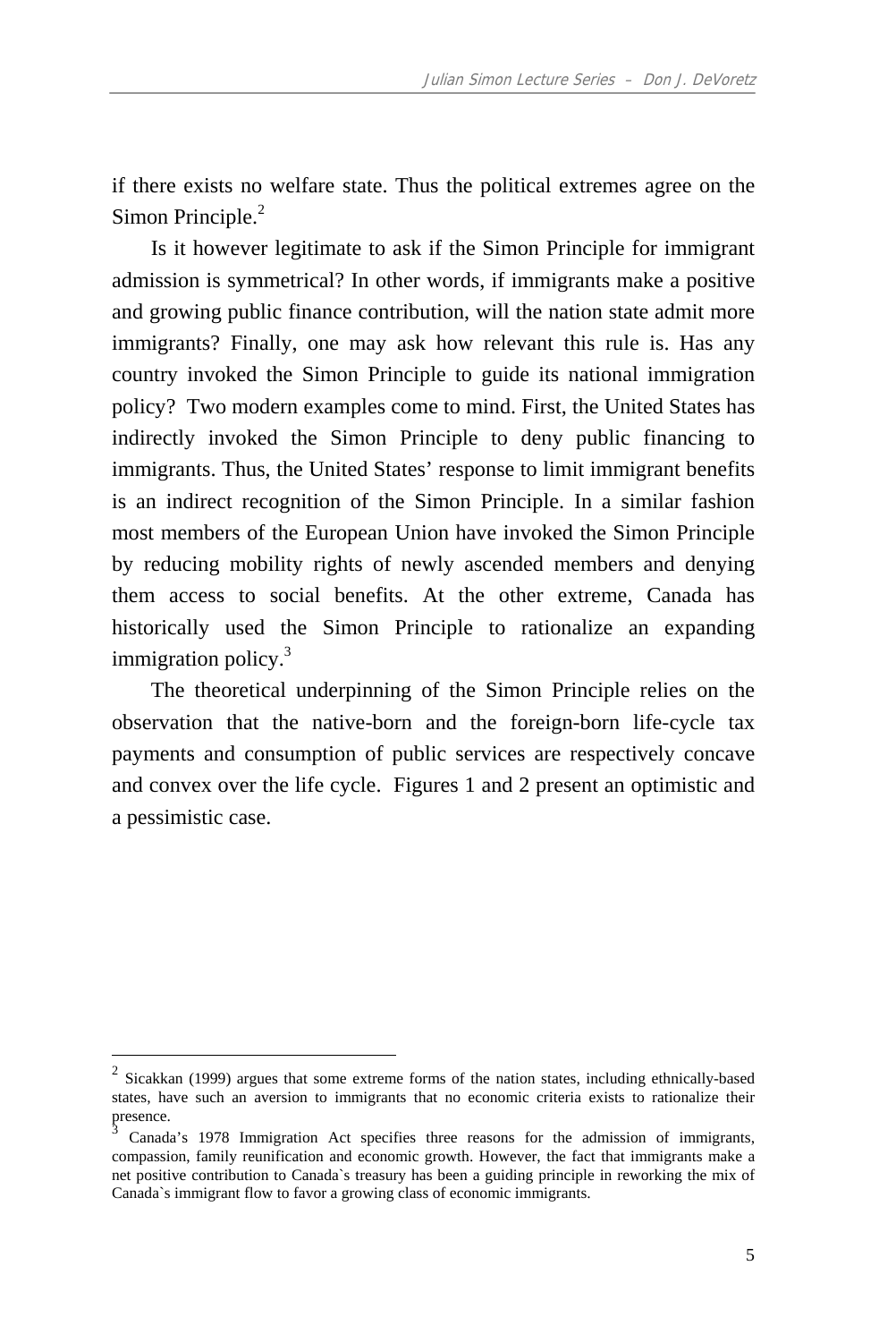

*Figure 1:* **Age-Consumption-Tax Profiles by Birth Status: Optimistic Case** 

The optimist case imbedded in figure 1 portrays several other properties. First, both the foreign-born and resident-born populations make a net contribution to the treasury. In this optimistic case the foreignborn contribution may be greater than the resident for two reasons. First, the foreign-born tax curves lie everywhere above the foreign-born consumption curve. Moreover, the foreign-born consumption curve starts later than the native-born consumption curve since immigrants arrive later in life. The delayed use of public services coupled with the convex nature of consumption and the existence of a positive discount rate lead to the following proposition:

*Intensive foreign-born consumption of public goods occurs at the end of the immigrant's economic life while there exists intensive consumption of public goods at both ends of the life cycle for the nativeborn population.*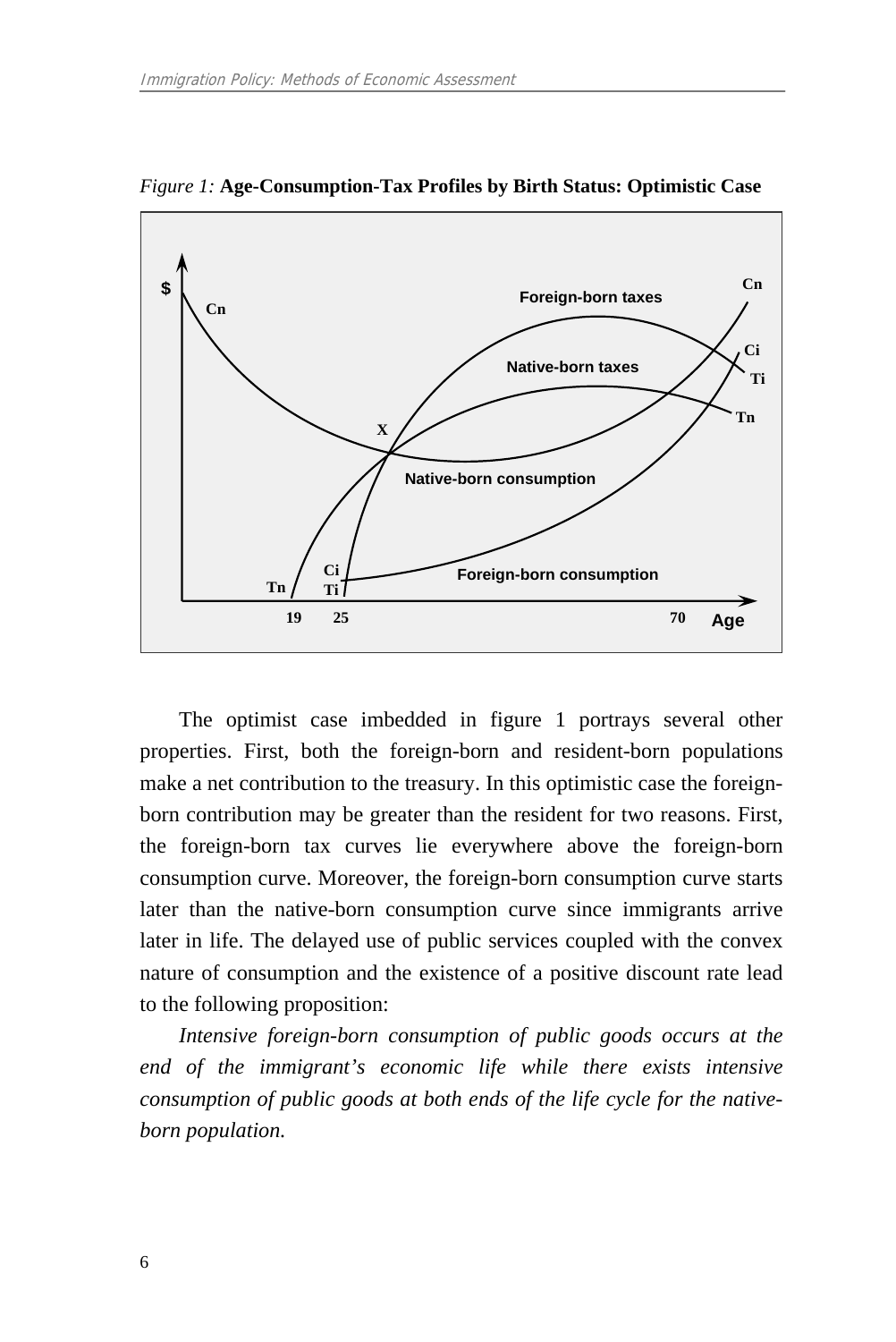In addition an important corollary follows from the conditions portrayed in figure 1:

*If the conditions portrayed in figure 1 hold, then there is a net financial transfer from the foreign-born to the native-born resident.* 

In fact, given the above observation about the convex (concave) nature of the consumption (tax) curves, then only the intercepts of the tax and consumption curves determine if either population is ultimately a net contributor to the treasury.

Figure 2, the pessimistic case, portrays the consequence on the direction of the public finance transfer of a move in the intercepts. The results of figure 1 are reversed by reducing the earning capacity of the foreign born, which in turn will simultaneously raise their public goods consumption curve whilst lowering the tax payments curve. Now the foreign-born act as a drain on the treasury and are subsidized by the native-born.

*Figure 2:* **Age-Consumption-Tax Profiles by Birth Status: Pessimistic Case** 

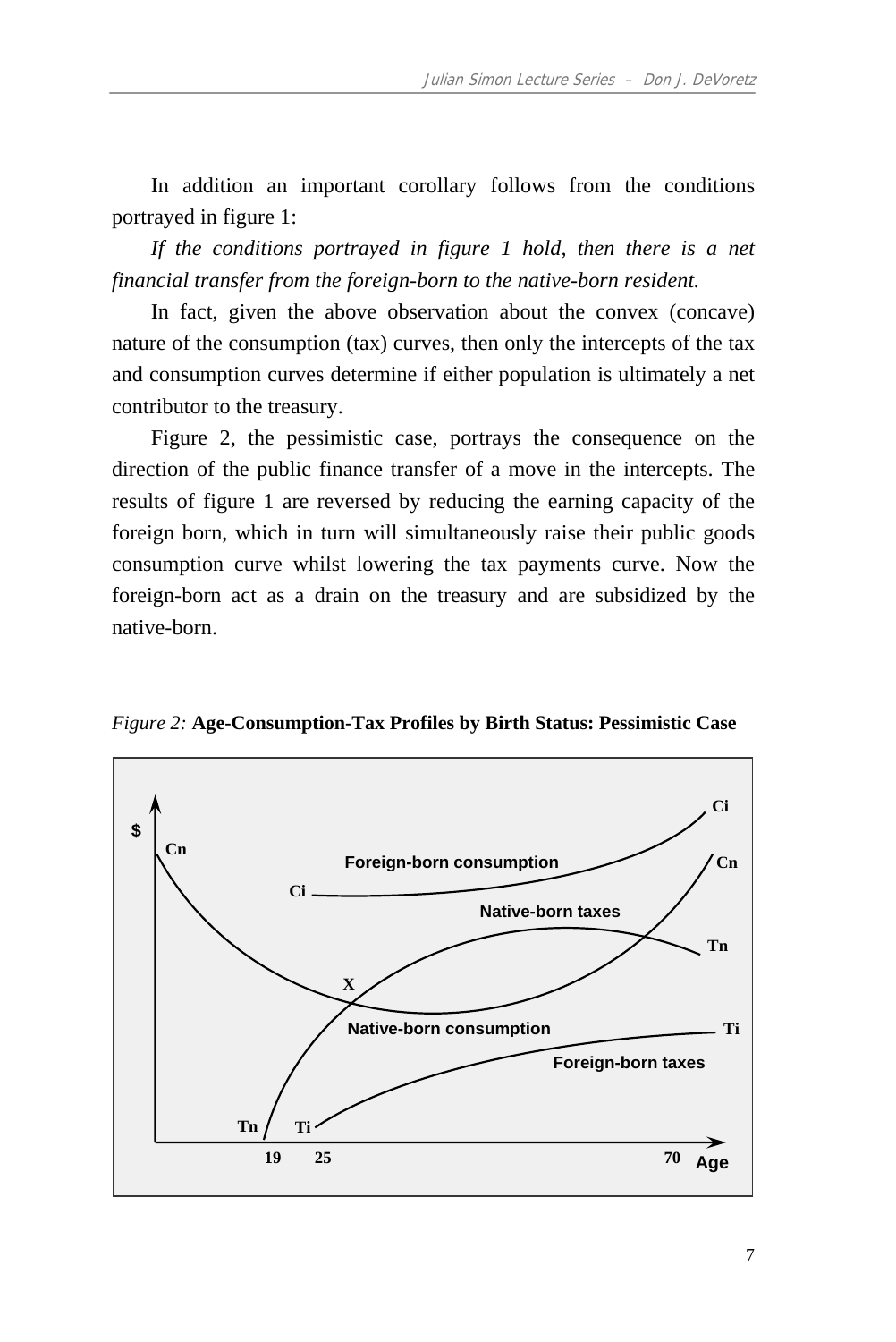There exist many caveats to the static presentation inherent in figures 1 and 2, including the difficulty in treating true public goods when nonexclusion reigns. In particular researchers have difficulty assigning the costs of pure public goods (public safety, military) on the margin to the newly arrived immigrant (Akbari, 1995).<sup>4</sup> Moreover, the possible dynamic nature of the problem requires a more complicated overlapping generation's model.

We now turn to consider some evidence and the policy conclusions that flow from the Simon Principle in the North American and European contexts.

Given the dominance of economic immigrants in Canada's recent immigrant inflows, a variation of figure 3 is Canada's most often reported outcome (DeVoretz and Pivnenko, 2004). Given the optimistic outcome under which immigrants make a positive contribution to Canada's treasury, policy makers have argued to increase Canada's immigrant inflow to 1% of its base population, or 300,000 yearly immigrants in the 1990's.<sup>5</sup> A mixed fiscal immigrant transfer argument was made in the United States circa 1997. In the 1990's, evidence was offered that immigrants to the United States caused a negative treasury transfer (Smith and Edmonston, 1997) similar to figure 2 in some state jurisdictions. The exact immigrant burden on the United States treasury varied by study area, with immigrants in New Jersey imposing a negative fiscal impact of \$166 per native household while in California the negative impact was estimated to be \$226 per native household. However, in the long-run (over the immigrant's lifetime) the report argued that: "immigrants who arrive at ages 10-25 produce fiscal benefits for natives". <sup>6</sup>

This difficulty arises since the marginal cost is zero with a pure public good, and it is impossible to exclude consumption by the marginal immigrant.

 $<sup>5</sup>$  Currently the annual inflow of immigrants is less than 250,000 per year.</sup>

 $<sup>6</sup>$  Smith and Edmondson (1997 p.11)</sup>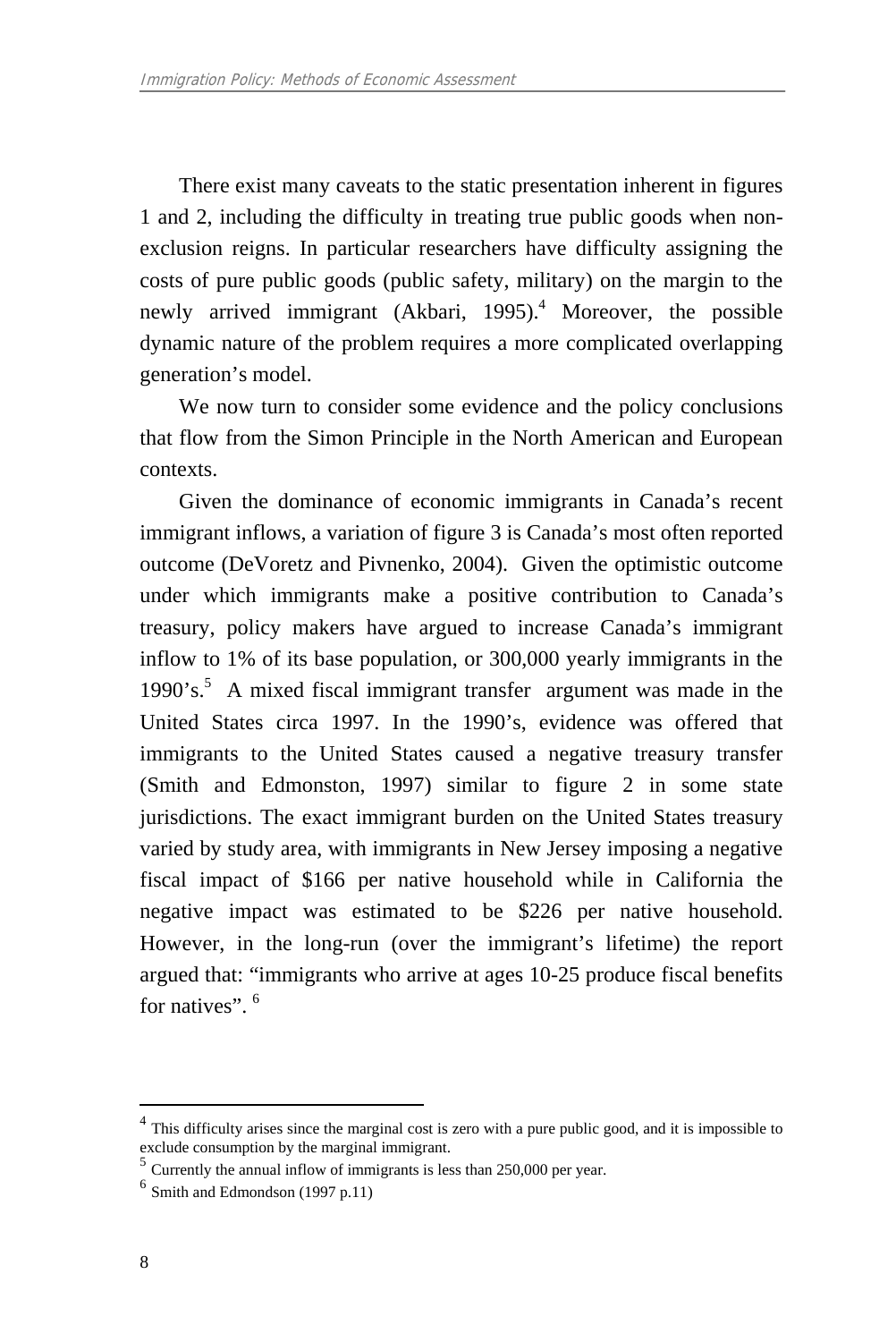



In 1996 the United States Congress acted without the benefit of this 1997 study by attempting to improve these anticipated ambiguous treasury calculations. A series of United States state laws were passed in 1996 to prohibit immigrants and their children from securing a series of state-sponsored health and education benefits. Then with the overhaul of the United States welfare laws, immigrants were excluded from all federally-financed benefits until ascension to citizenship (Boras, 2003). Thus, in effect United States policy responded indirectly to the perceived violation of the Simon Principle even though the evidence was weak by removing the presumed welfare magnet portion of the publicly-financed transfers and lowering the public consumption goods curve as portrayed in figure  $2.<sup>7</sup>$ 

Lofstrom and Bean (2002) argue that state-financed immigrant benefits substituted for the immigrant exclusion from federal benefits.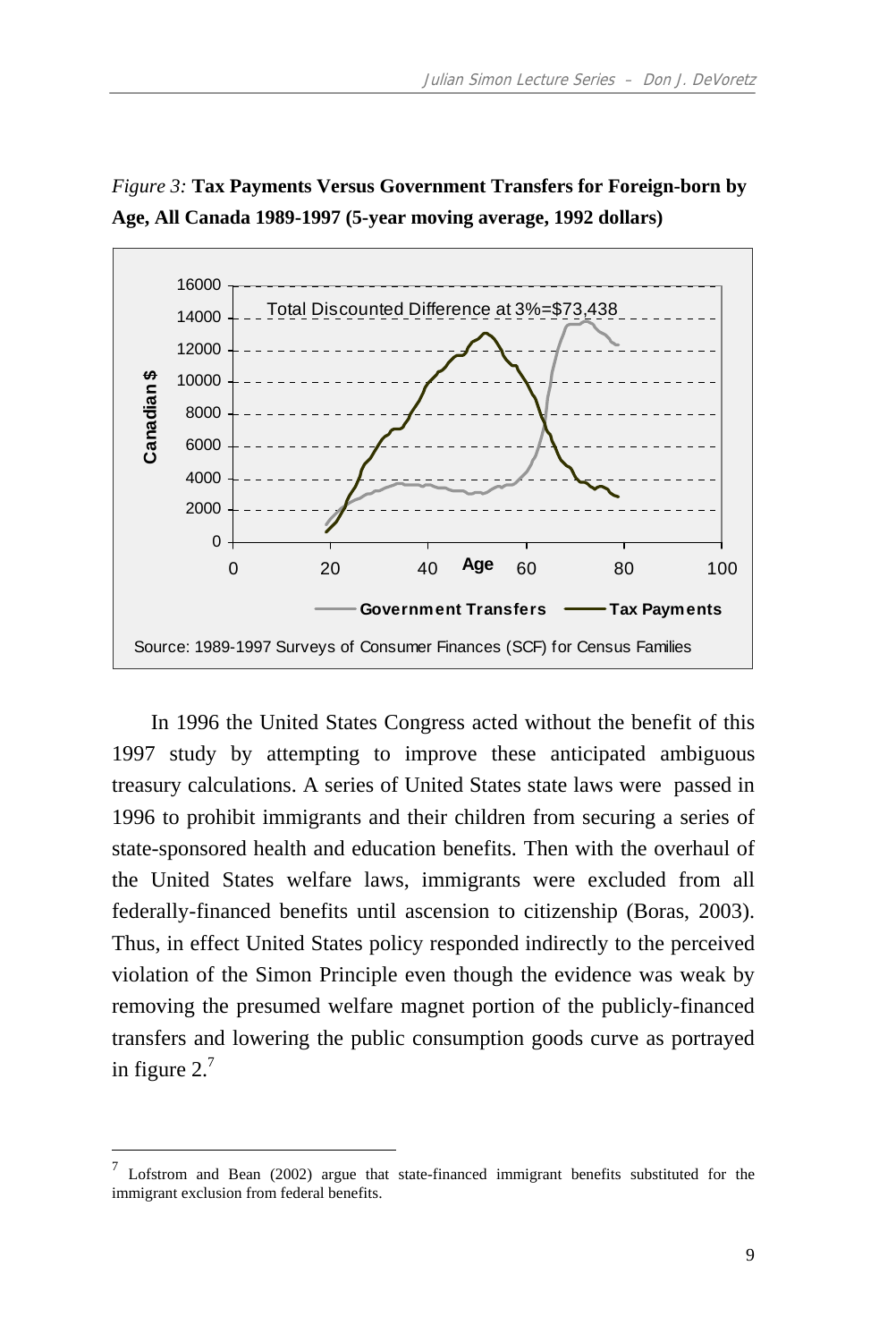Germany and Sweden represent two prototypical European cases to explore the Simon Principle. Germany has had very large immigrant inflows as guest workers, asylum seekers and reunited family members.<sup>8</sup> While more modest, Sweden's immigrant programmes are primarily geared to refugee claimants. Both countries have a progressive tax structure and an extensive welfare state. The immigrant fiscal transfers in either case would then ultimately depend on immigrant employment opportunities given rigid labour markets (Bevelander, 2000).<sup>9</sup>

In the Swedish case (Figure 4), a version of Simon's theoretical life cycle model holds for both Swedish-born and foreign-born residents circa 1992. In other words, the public finance transfer function is concave with a small surplus appearing during part of the household's working life. In fact, for the representative Swedish foreign-born household circa 1992, a positive public transfer begins to appear approximately at age 30 and continues until about age 65. The Swedish-born household's contribution begins at an earlier age (25) for the male head of household, and is more pronounced but also declines to a zero transfer at age 65. As reported by Gustafson and Osterberg (2001), the undiscounted transfer for the representative foreign-born household circa 1992 obtains a relatively small negative value of 11,272 (SEK 1990 prices).

The concave shape of the Swedish public transfers indicates that if a small public finance deficit occurs, as happened in 1992, the remedy to reinstate the Simon Principle is straightforward: foreign-born income must rise faster or publicly-financed consumption items must be reduced, or both. In other words, the Swedish case is not analytically different than the Canadian (or any other documented) case except that the foreign-born transfer is marginally negative.

<sup>8</sup> There were 7.3 million foreign-born residents in Germany in 2002 (U.N. 2002).

<sup>9</sup> Bevelander (2000) argues that the economic performance of a Swedish immigrant depends on being employed since wages are inflexible downward.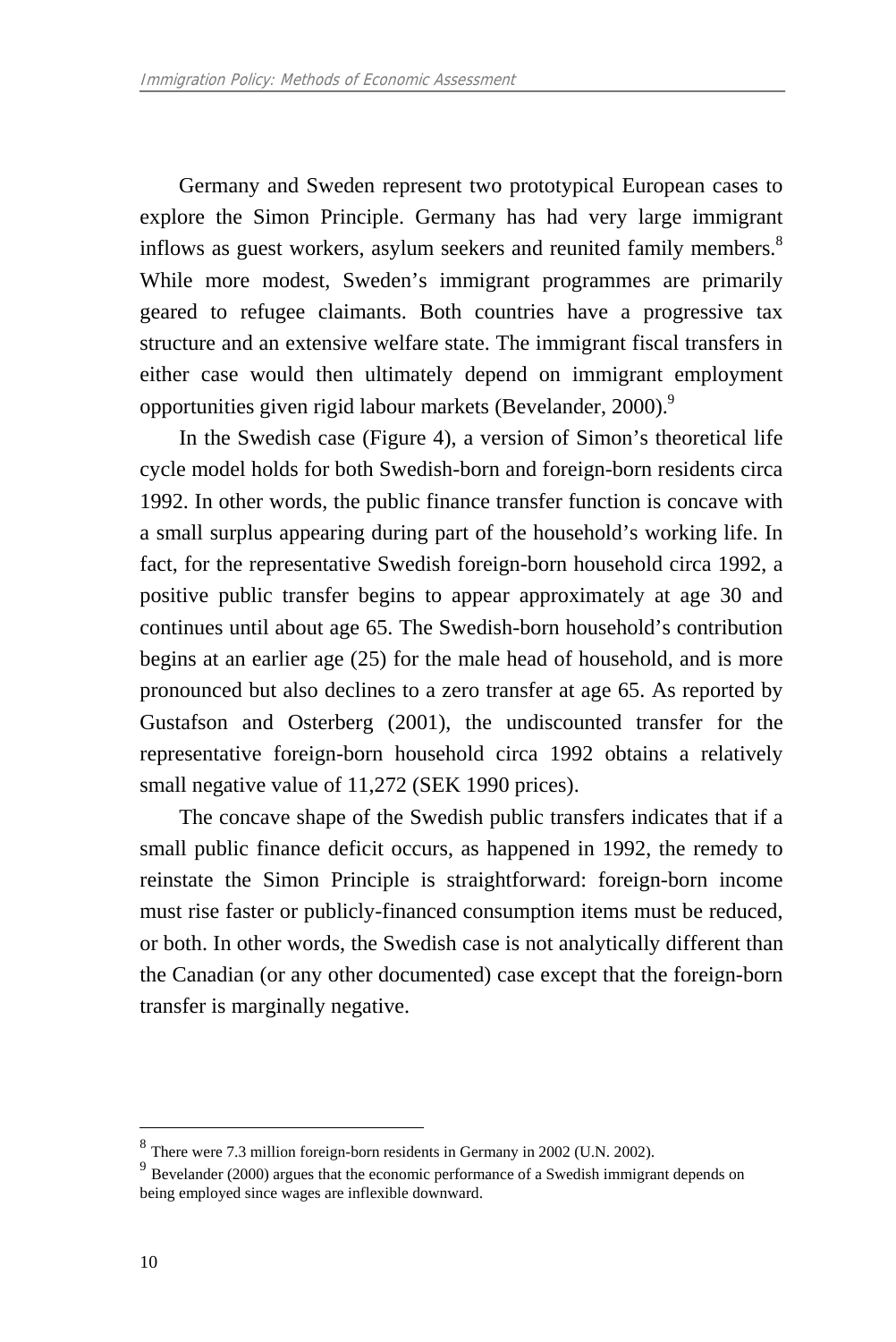

*Figure 4:* **Swedish Public Finance Transfers by Birth Status: 1992** 

Figure 5 indicates how sensitive the Swedish foreign-born public transfer results are to two key conditioners, education and visa status. If Swedish refugees had the minimum (or compulsory) level of education in 1992, then their public finance transfers would have been negative for almost their entire life. On the other hand, if the Swedish foreign-born residents were admitted as non-refugees with a university education, then the public finance transfers exceed the average Swedish-born contribution by a three-fold margin (see figure 4). However, the refugee portion of the Swedish population did not make a positive transfer (Figure 5) and this led to calls for the limitation on the admission of any foreign-born, including the new European Union members.<sup>10</sup> Thus, given

<sup>&</sup>lt;sup>10</sup> Simulated net present values for ages 25-64 indicate that unmarried male refugees with less than Gymnasium level education have a negative impact on the Swedish treasury of 130,000 to 570,000 Swedish Krona in the 1983-92 period.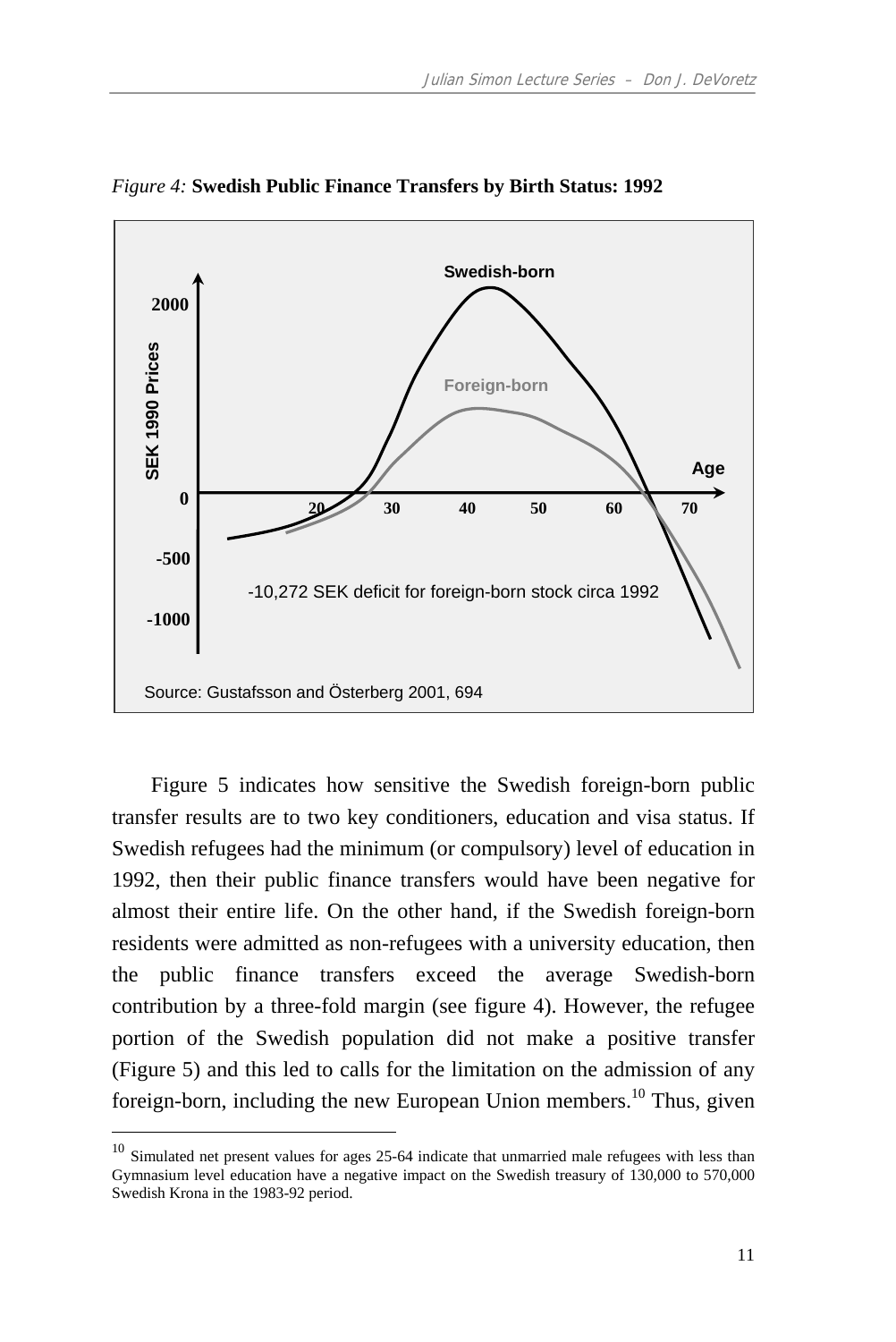this evidence, Swedish policy makers and critics of the Swedish foreignborn population have employed the Simon Principle to rationalize their vacillating immigrant admission policies.





Figure 6 reports the work of Simon and Akbari (2000) in Germany for immigrant public finance transfers under optimistic and pessimistic sets of assumptions, with the usual caveats concerning the omission of some public goods (defense, infrastructure). The German foreign-born population circa 1990 satisfied the Simon Principle under either set of assumptions used by Simon and Akbari. However, given the debate surrounding the introduction of the German Immigration Act, it is clear that no consensus has emerged on the public finance contribution of Germany's immigrants with more modern data. In fact, Tranaes and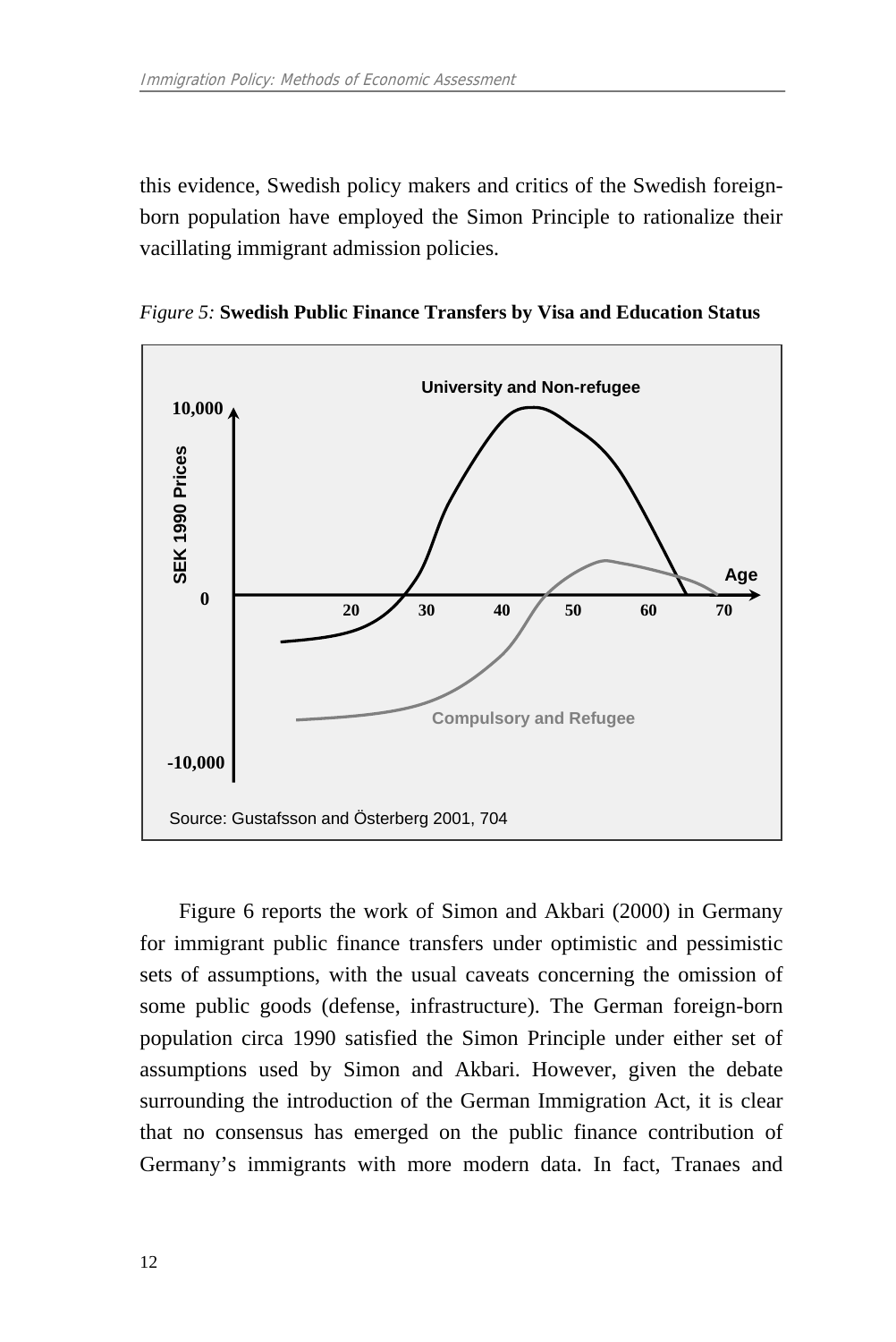Zimmermann (2004) report that in 2002 the entire foreign-born population experienced a negative transfer of 5,107 Euros.<sup>11</sup>



*Figure 6:* **German Public Finance Transfers** 

This review illustrates the robustness of the life cycle theory of immigrant public finance transfers across a variety of immigrantreceiving countries in North America and Europe. The size and direction of the public finance transfers depend on the type of immigrant admission policy in a given country and on the presence or absence of a welfare state.

<sup>&</sup>lt;sup>11</sup> The combined negative transfers from the first and second generation foreign-born in 2002 was reported to be 4,744 (Tranaes and Zimmermann, table 10.3).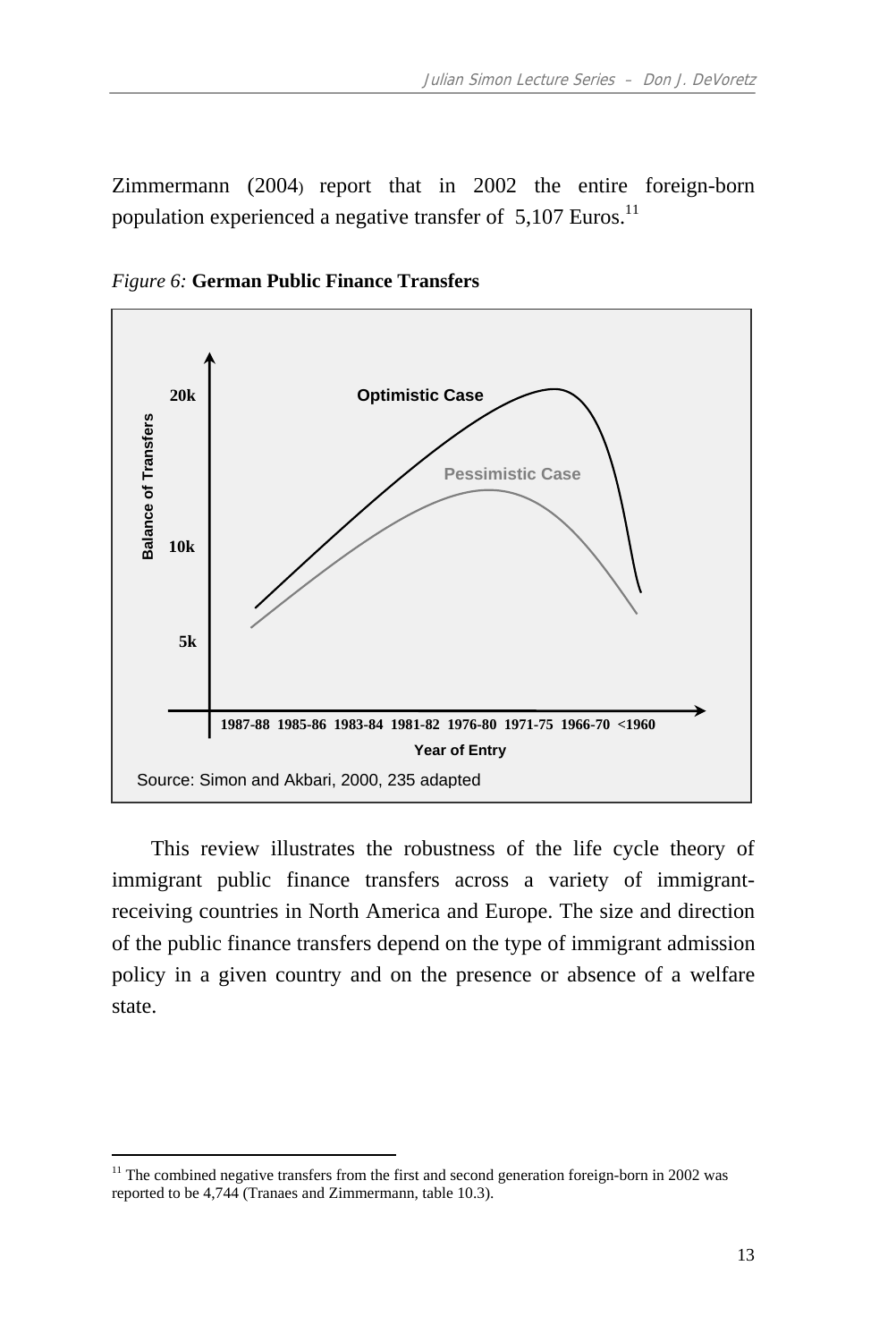# **B. Host Country Economic Criteria: Externalities**

In the spirit of the Simon Principle we can continue to pursue economic impacts that may affect the host country's population beyond the pure pecuniary affect of treasury transfers. In fact, there are several potentially important externalities in the labour and capital markets, as well as demographic externalities owing to scale effects which may affect the host country's production function. We review these effects below and argue at this point that any or all of these externalities can potentially offset or complement the treasury transfers noted above.

# *1. Labour Market*

The effects of globalization on host country job opportunities have become the issue of the day. The concern is that jobs will either be exported to low-wage countries or that immigrants will replace labour in the destination country.<sup>12</sup> In this section we concentrate on the immigrant displacement effect in the destination country.

The most naive analysis is predicated on the fallacious concept of "a lump of jobs", i.e., there exist a fixed number of jobs in the immigrantreceiving country. If immigrants are employed, then, by definition, someone must lose their job. In fact, as figure 7 illustrates, in a dynamic setting it is possible that immigrants may prove complements and not substitutes to home labour. In figure 7, the receiving country has initially no immigrants, and the equilibrium is at (oe), or full employment, of nationals with a wage of  $(O - W_c)$ .

 $12$  The best example of this substitution, or out-sourcing jobs, versus immigration is in the United States IT sector. If IT workers are not imported as immigrants, capital and jobs flow to India.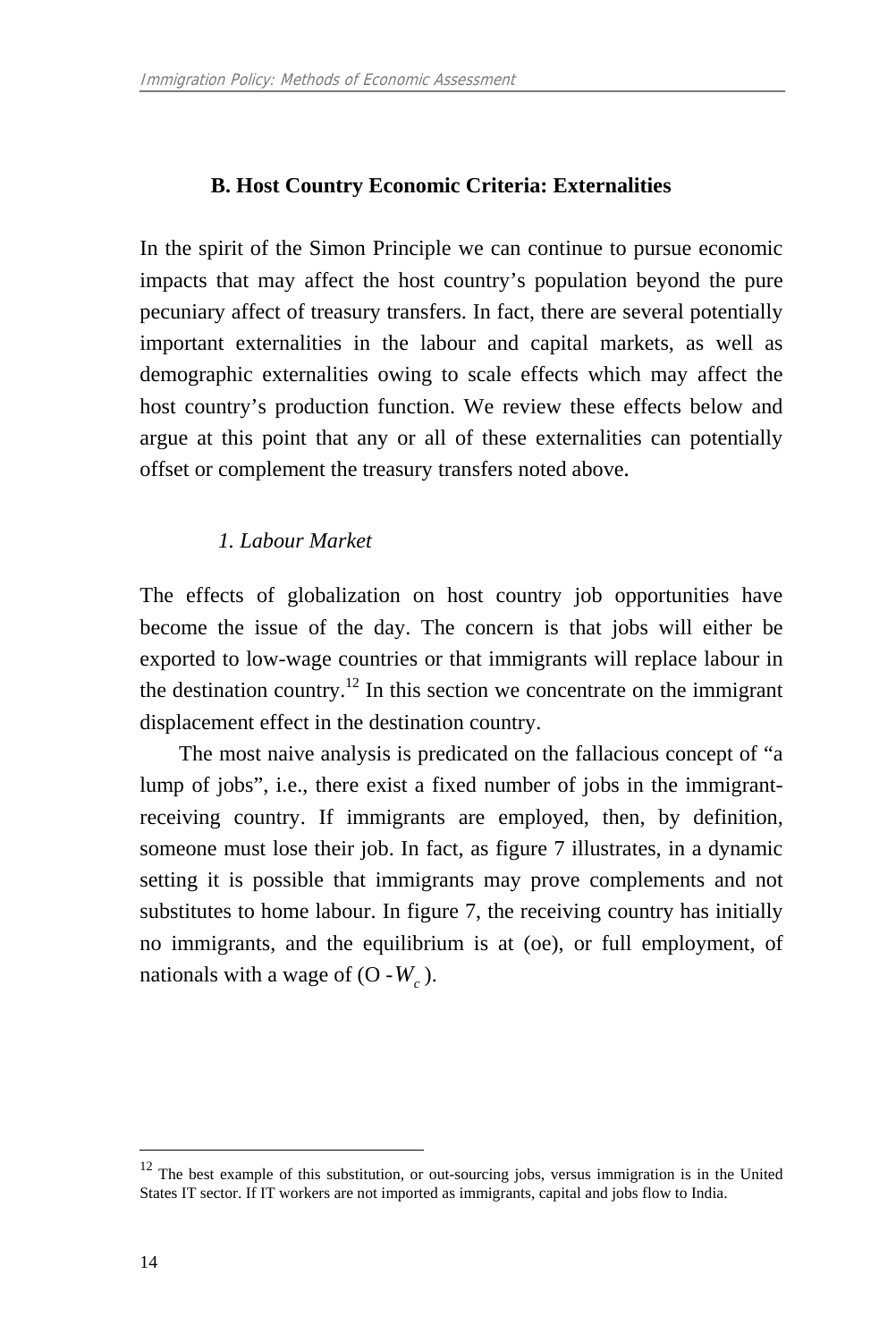

*Figure 7:* **Displacement: Neutral Case** 

Opening of the labour market to immigrants causes the supply curve of labour to shift everywhere to the right to  $(S'_c)$  given an entry quota of  $(a-b)$  foreigner workers.<sup>13</sup> This introduction of  $(a-b)$  foreign labour initially lowers the home country's wage and displaces (a-e) domestic workers.

We note two further effects. First, total GDP rises as more labour (bd) is employed in the destination country.<sup>14</sup> Moreover, if workers bring with them complementary human or financial capital, then the labour demand curve will shift out to the right to  $(D'_c)$ , and this in turn will raise the wage rate and increase the demand for resident labour. In sum, in this

<sup>&</sup>lt;sup>13</sup> In the extreme,  $(S_c)$  would be the new supply curve with no immigration quota. Here the displacement of home labour will be complete with (O-d) foreign labour in figure 4.<br><sup>14</sup> This is the so-called Harberger triangle.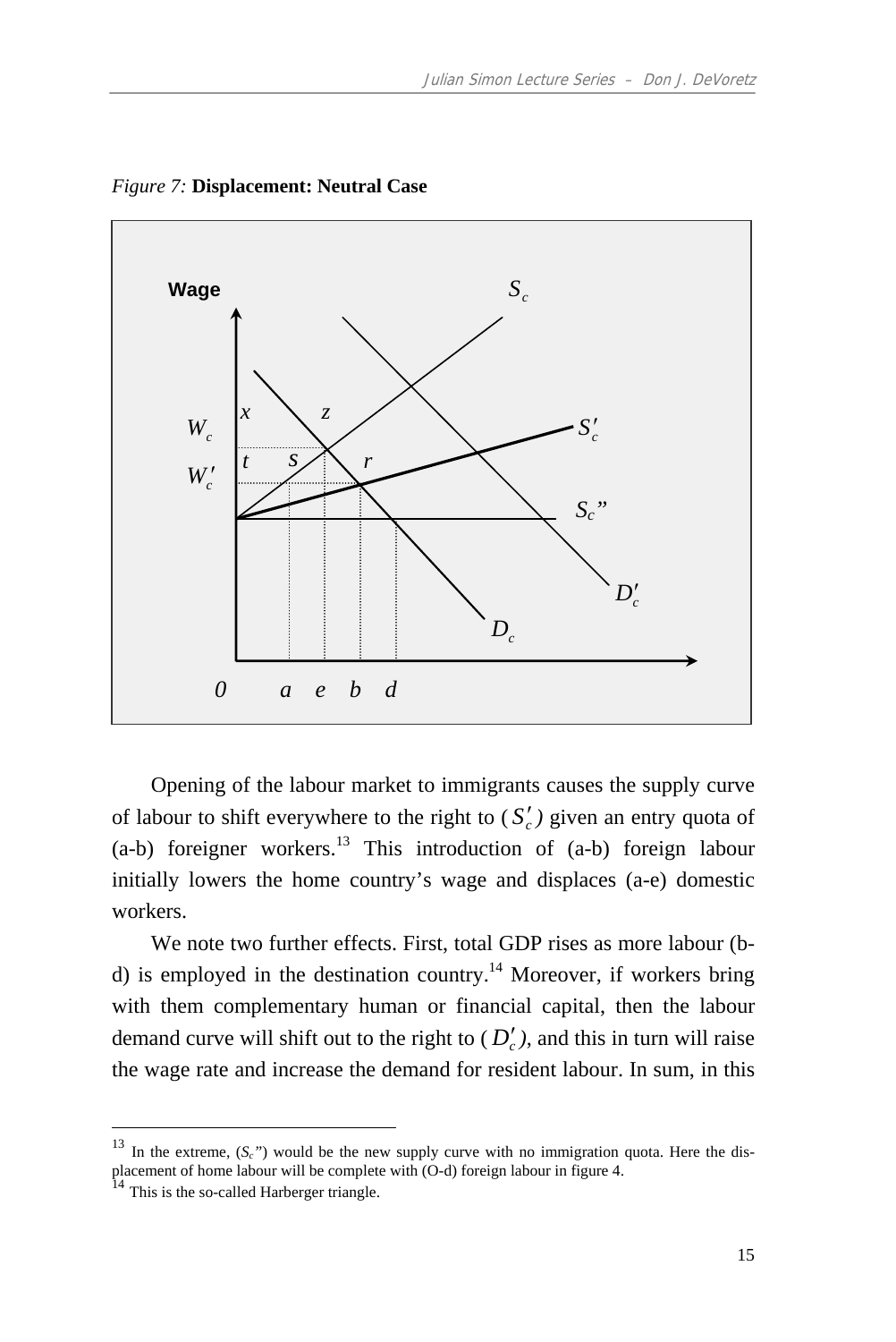particular case, the number of jobs created by the presence of immigrants just offsets the displacement of jobs in the aggregate if we incorporate favourable dynamic effects. We must however be careful to recognize that, even in this neutral case, there is a "churning effect". This effect arises since (a-b) native-born workers were initially displaced as immigrants entered the host country's labour force, and only the long-run demand effects offset the initial job displacement of (a-e).<sup>15</sup> Moreover, the (a-b) workers who initially lost their jobs may not be employed as a result of the later labour demand curve shift.<sup>16</sup> We return to this concept of churning costs later when discussing the political economy dimension of immigration policy formulation.





<sup>15</sup> See Akbari and DeVoretz (1992) for an illustration of this case.

<sup>16</sup> The (a-b) workers may be of a different skill level and never receive their jobs back. Instead new native-born workers receive the created jobs.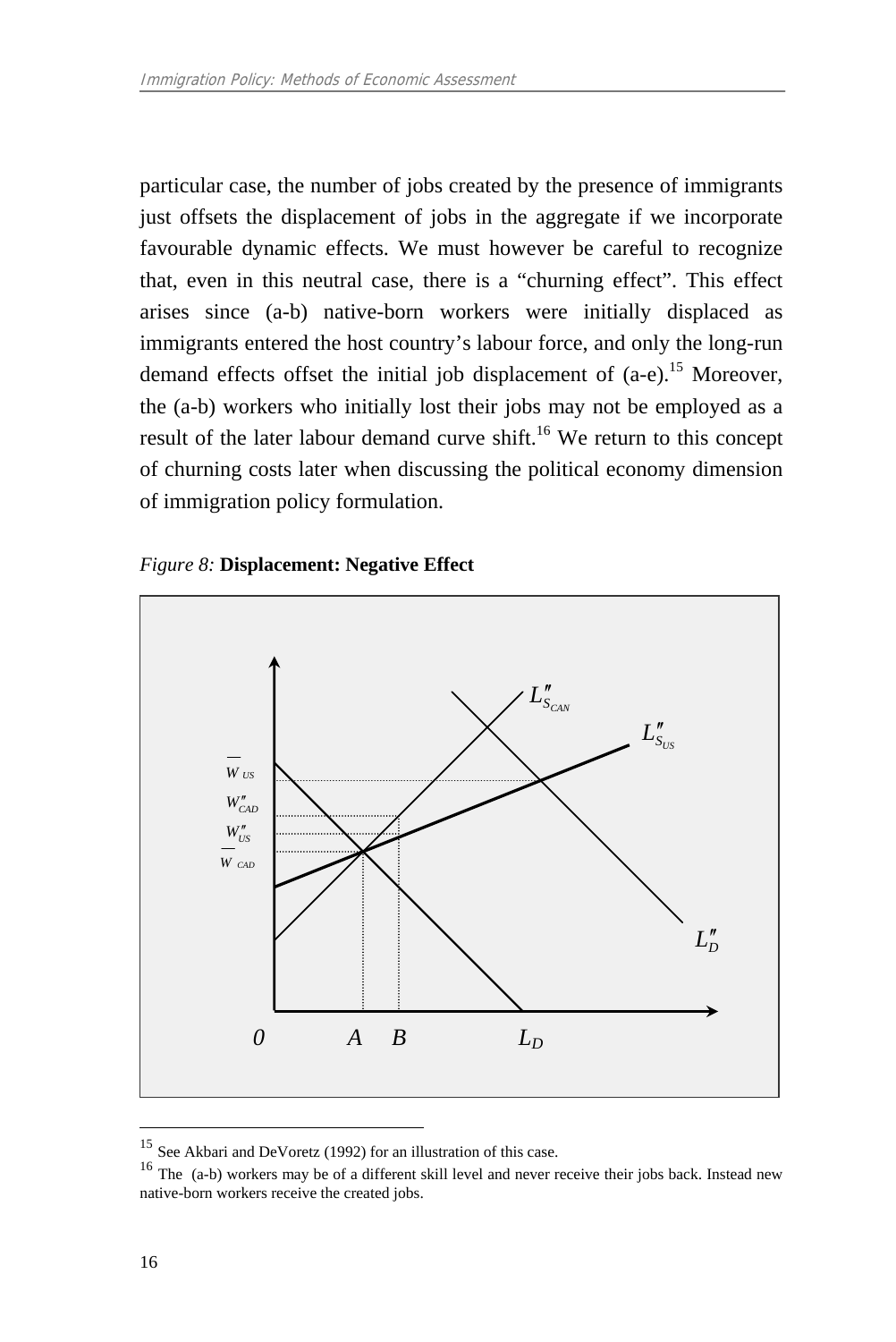Figure 8 represents an extreme case of near total displacement under which (OA) native-born workers initially work for  $\overline{w}_{cap}$  prior to the arrival of any immigrants. However, given a growing demand for labour from  $L_D$  to  $L''_D$ , only foreign workers are hired since they will supply their labour at a lower wage than the domestic workers. Figure 8 is often the case cited when unskilled workers legally or illegally enter and work for a lower wage than the marginal native-born worker in the service sector (Chiswick, 2000). Native-born workers are not displaced but the sector is eventually dominated by foreign low-cost labour.<sup>17</sup>

What is the econometric evidence to support either figure 7 or 8? Is there a neutral (Figure 7) or a negative (Figure 8) job displacement effect? The United States evidence as summarized by Gang and Rivera-Batiz (1994), p.159) is inconclusive. However, their work using dated 1980 data allows them to conclude that: *"domestic (U.S.) groups with human capital endowments divergent from those of the immigrant experience wage increases…..(because they are complements).<sup>18</sup>* In other words, if unskilled labour arrives in the United States the wage of skilled domestic labour rises and a version of figure 7 holds. If however, skilled immigrant labour immigrated to the United States than the wages of unskilled U.S. labour would decline and figure 8 would be characterize that labour market. In sum, figures 7 and 8 both apply to the United States in these varied and realistic cases.

Modern Canadian evidence is also mixed. In the Canadian context Akbari and DeVoretz (1992) report results for the 1980s supporting figure 7 or the neutral case for the economy-wide analysis. However, Laryea (1997) indicates that there exist substantial "churning costs" in the 1990's, since substantial labour displacement occurred in the foreignborn labour-intensive sector while the remainder of the economy

<sup>&</sup>lt;sup>17</sup> We could have eliminated all domestic labour just by lowering the foreign-born wage rate. Given minimum wage laws, this is an unlikely case.

<sup>18</sup> Gang and Rivera-Batiz (1994, p.173)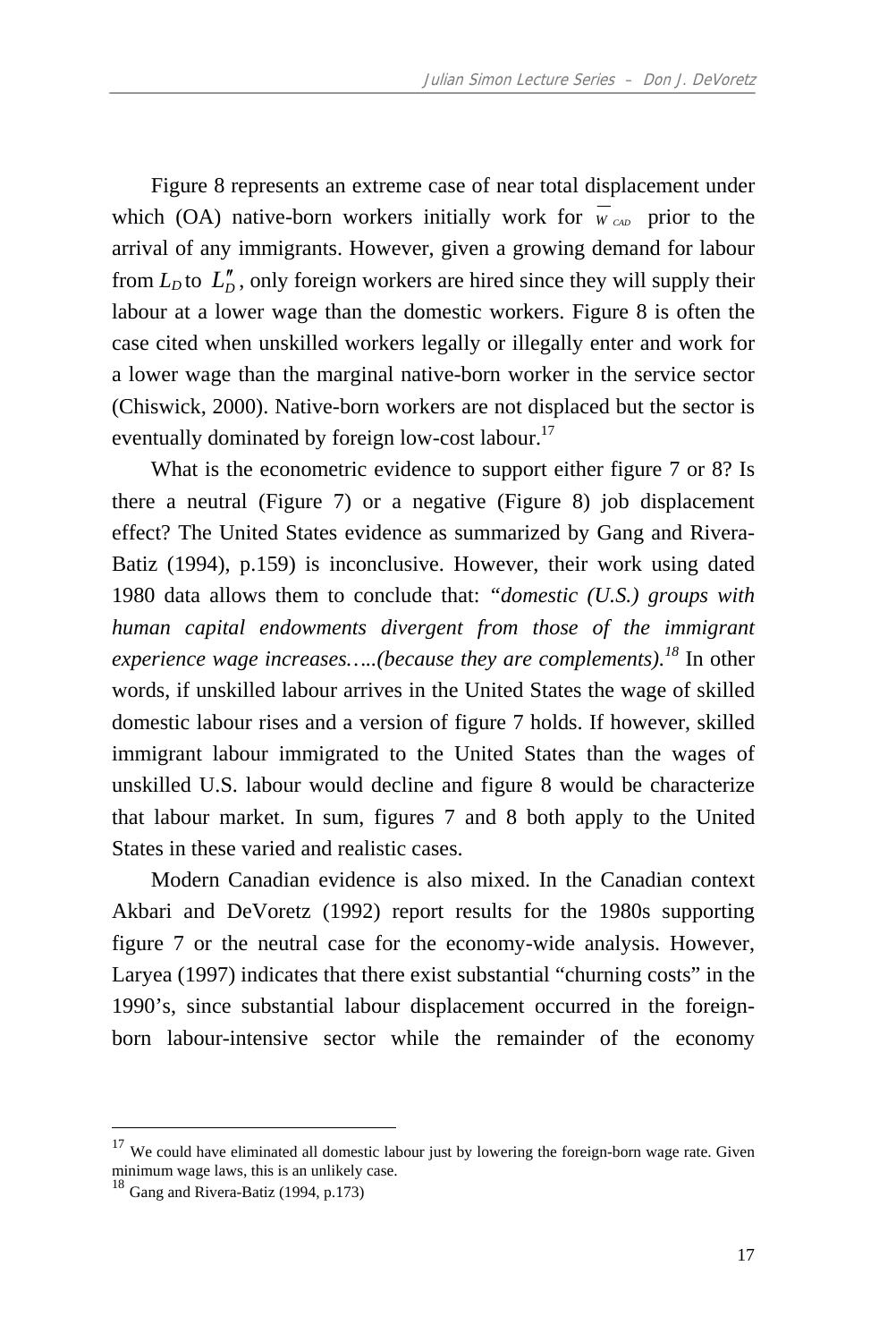experienced job expansion or neutral effects.<sup>19</sup> The incidence of these "churning costs" is even more complex since newer immigrants tend to substitute for older immigrants, and have little impact on the employment of Canadian-born labour. Thus, in the Canadian context, if the "churning costs" are large, they may offset public finance gains when the Simon Principle is satisfied. In the German case, Wadensjo and Gerdes argue that German natives and immigrants are complements in the production function since German wages rose with more immigration.<sup>20</sup>

## *2. Capital Market*

Various countries have explicitly recognized that immigrants can augment the supply of capital in the receiving country. Grubel and Scott (1964) first recognized that highly-skilled immigrants provided a heretofore previously unaccounted inflow of human capital into the receiving countries national accounts. This inflow substantially augmented the trained manpower of some countries in the 1960s and 1970s. However, by the 1980s the inflow of embodied human capital had diminished (Coulson and DeVoretz, 1992). With the rise in the demand for IT workers in Europe and North America in the 1990s, the large net flow of human capital to the United States resumed under the guise of temporary inflows (DeVoretz and Iturralde, 2001). The human capital flow of the late 1990s was no longer a "brain drain" but a "brain exchange" (DeVoretz and Zhang,  $2004$ )<sup>21</sup>, also ultimately beneficial to the sending country. $^{22}$ 

<sup>&</sup>lt;sup>19</sup> Foreign intensive industries consisted of those industries with 30 per cent or more of their labour force being foreign-born.<br> $^{20}$  See Tranaes and Zimmermann (2004, p. 369)

 $21$  The use of the TN and H1-B visas in the United States intially blunted any criticism of a resurrection of the brain drain since these visas were explicitly temporary. However, visitors using these visas often converted them into permanent entry visas.

<sup>22</sup> In fact, in a series of papers Stark (2003) argues that human capital outlflows from poor countries create a positive externality in the sending country. This occurs under a strict set of conditions. To wit, if the human capital flow is restricted at the entry point. then the preserved premiums earned by the immigrant`s human capital in the destination country act as an added incentive for the potential immigrant to accumulate more human capital in the sending region.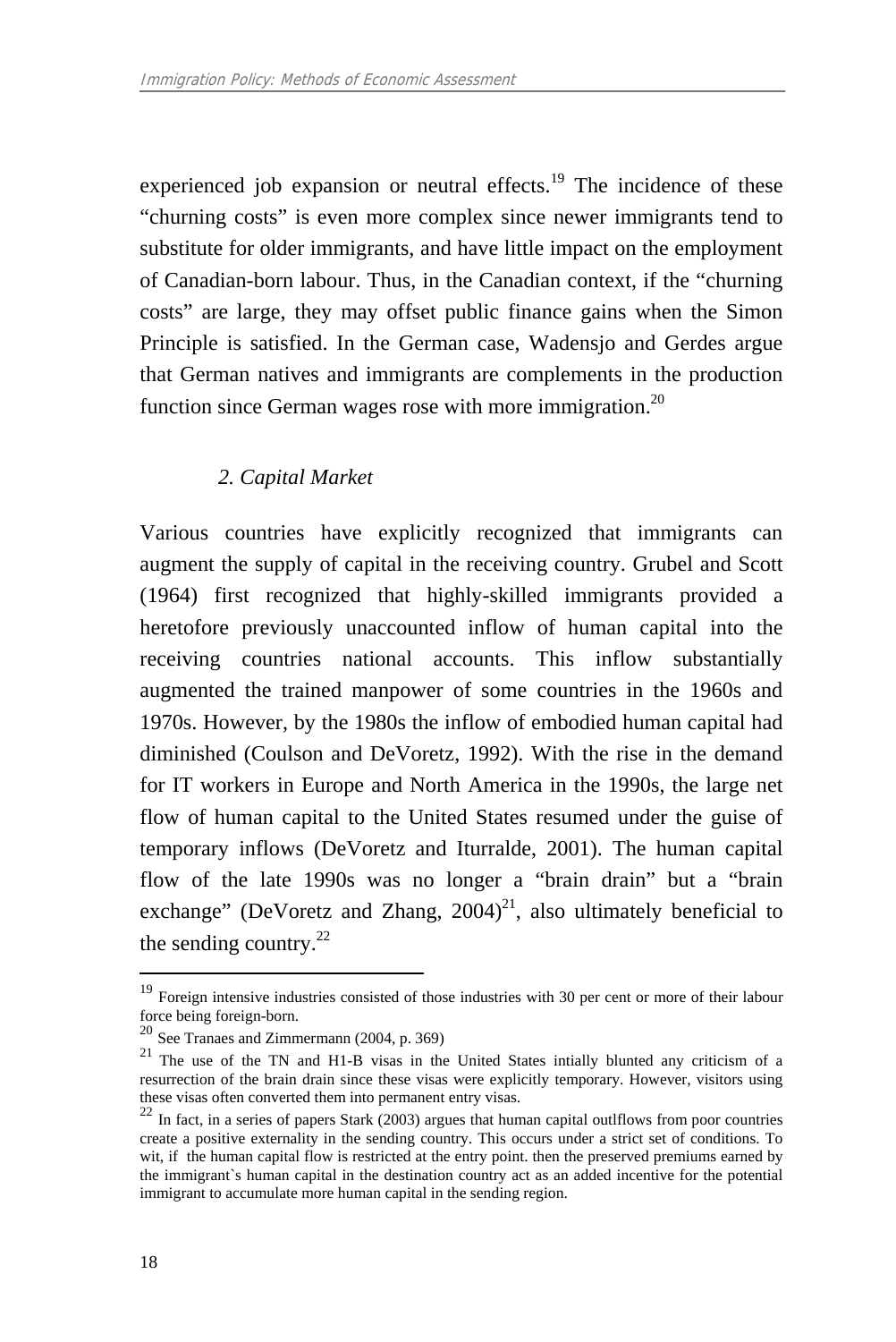Immigrant policies in receiving countries have gone beyond the narrow policy of recruiting human capital through immigrants, and now seek financial capital by attracting immigrant investors. In fact, the United States, Germany and Canada have explicit immigrant entry programmes for investors and their families. These require a minimum investment with associated employment guarantees over a set time period before a permanent immigrant visa is issued. The programmes have met with mixed success over the last 15 years. $^{23}$  Globerman (2001) wondered if the invested capital would have arrived without the incentive of an immigrant visa, while Ley (2000) questions the size of, and the benefits derived from, the Canadian programmes.

A more important form of capital accumulation could be owing to immigrant wealth creation after arrival, and it is argued that two pecuniary externalities may arise in this case. The first externality arises if immigrants accumulate a greater net worth than the native-born. In a closed economy this would lead to a rise in the destination country's capital labour ratio. If the native-born population could capture this capital in the form of higher average incomes, then this could be considered an important externality.24

The macro growth benefits notwithstanding, the literature has focused on the implications of household wealth accumulation (Shamsuddin and DeVoretz, 1999; Zhang, 2003). Several motives arise in the micro level research agenda, including: bequest, social security provisions, and household risk diversification. In the Canadian case, econometric work shows that *inter-vivo* transfers and a substantial bequest motive characterize immigrant wealth accumulation. This implies that the Canadian foreign-born accumulate more wealth than the Canadian-born and transfer it to their progeny during their life or at the end of it (Shamsuddin and DeVoretz 1999).

 $23$  Several studies cited in Ley (2000) have indicated that Canada's investor programme has suffered from fraud both on the borrower and lender sides. In addition, the United States investor programme has proved a limited attraction given its high entry price.

 $\frac{24}{}$  This would hold under a neo-classical growth model view of the world.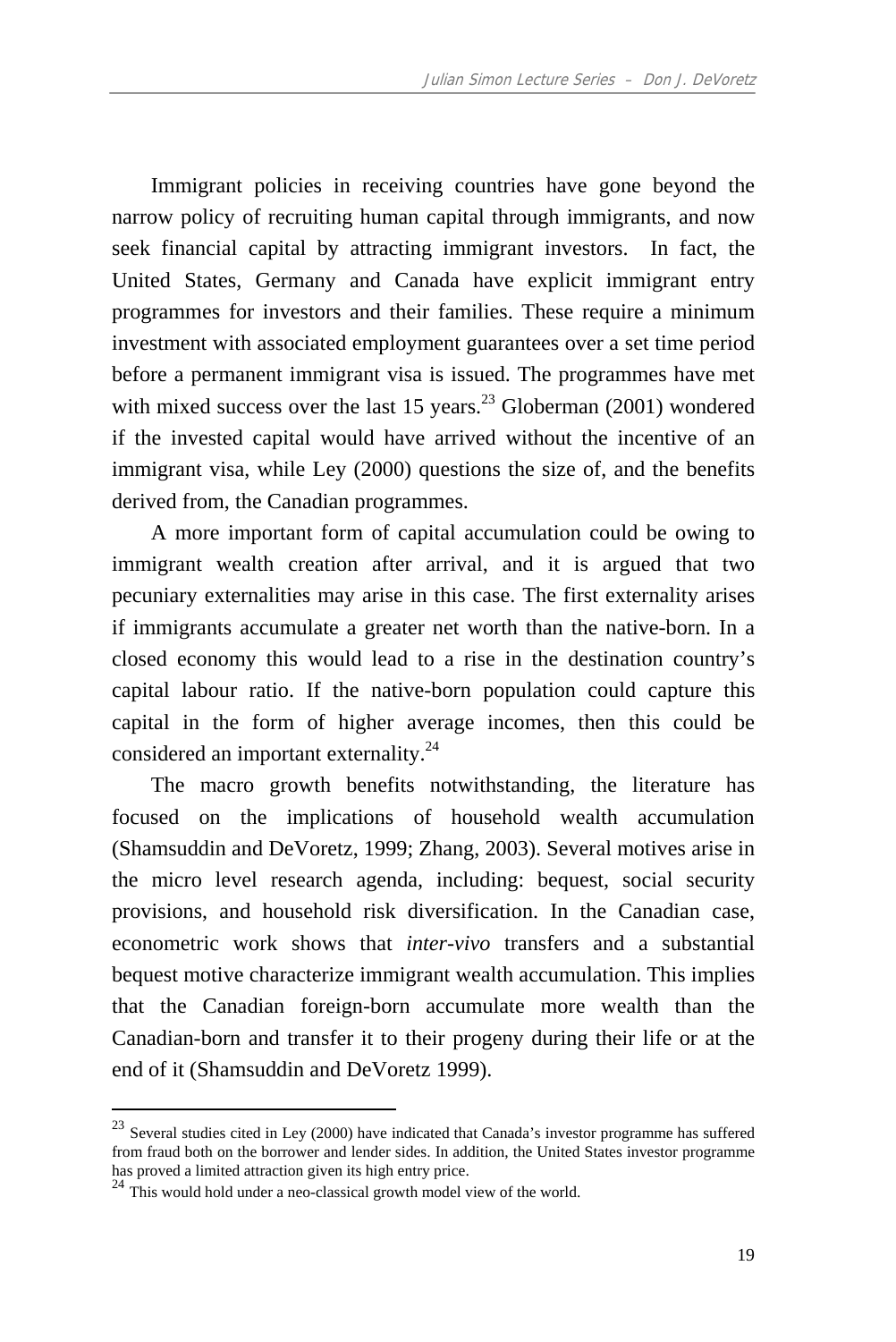In addition, Canadian immigrants honour the Feldman hypothesis as they have a low rate of substitution between publicly-financed social security and private wealth accumulation indicating that they have a preference to privately finance their retirement.<sup>25</sup> Further studies must be conducted to see how immigrants react to different institutional settings for wealth accumulation. However, the Canadian evidence indicates that immigrants wealth accumulation after arrival and by the second generation (via education) raises the capital labour ratio in the destination country and may have possible spill over effects on the resident population.

## *3. Demographic Externalities*

Demographic concerns over population size, population growth rates, and changing age structures are obviously related to immigration policy. Simon's research agenda captured the overlapping relation between immigration, population size, and economic growth when he argued that the demographic forces had a positive impact on economic development. In this essay we trace the economic externalities created by the demographic impact of immigration. These include, scale economies, pressures for innovation, and the smoothing of age-specific labour force shortfalls owing to a collapse in crude birth rates. The potential relationship between immigration and scale effects has a long history in the immigration literature. New world economic historians Williamson et al. (1993), Timlin (1951) and Kelly (1965) have pointed to intensity and scale issues with respect to European immigration flows to the United States, Canada and Australia respectively.26

<sup>25</sup> In general a Feldman life-cycle model predominates in the wealth accumulation literature. This analysis yields a test for the substitution of one tax-financed unit of social security on the immigrant's private net worth. The substitution effect is .19 in the Canadian context (Shamsuddin and DeVoretz, 1999).

<sup>26</sup> Williamson et al. (1993) argue that labour and capital were scarce in North America and land was abundant. Hence, the fact that capital and labour moved to North America in the 19th century altered both the technology chosen and the relative factor reward payment for labour.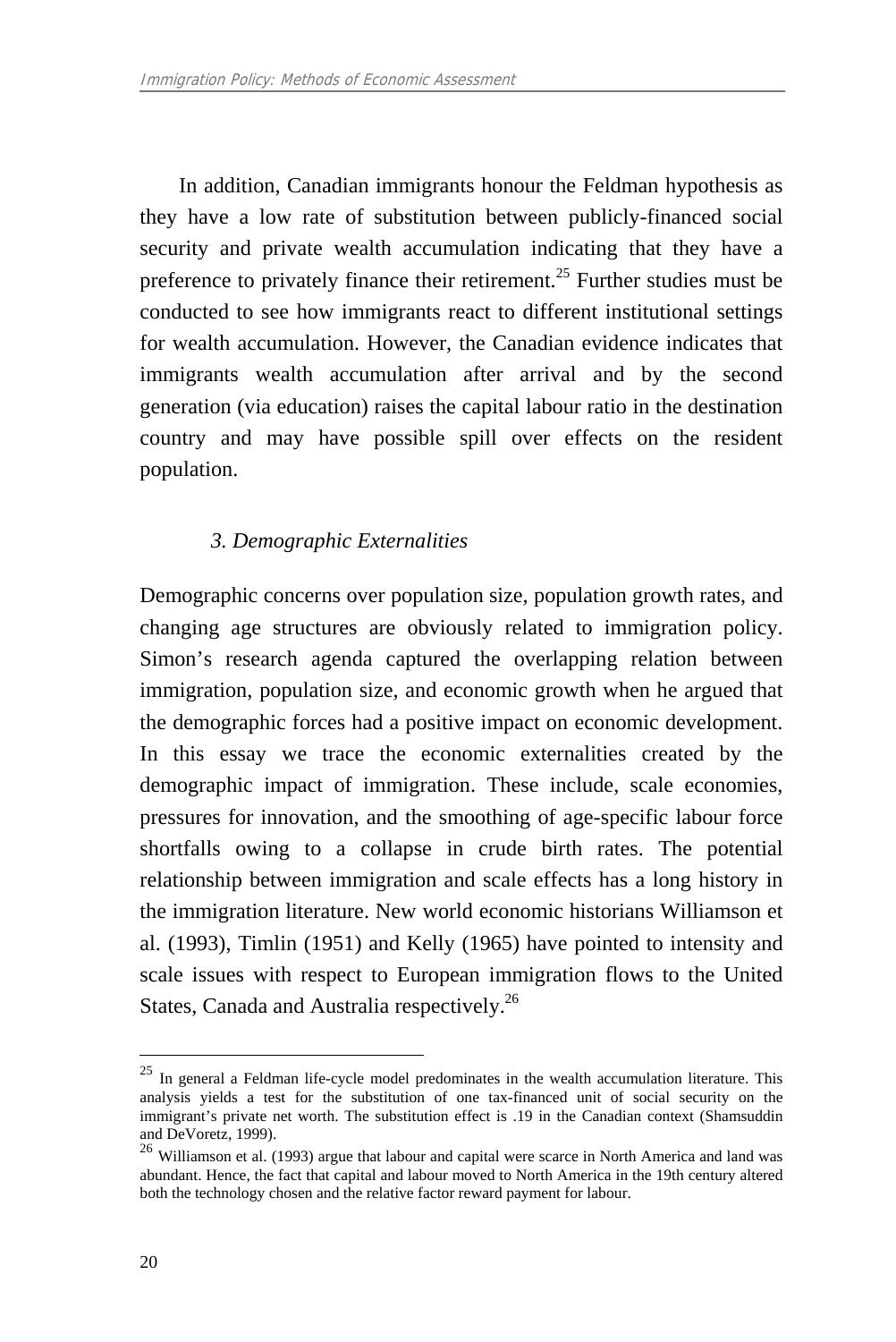Given the large land masses of these newly settled regions and the inflow of European capital, labour scale economies could result which would in turn raise the average productivity of all inputs and hence income per capita. In the historical setting the argument was subtler since notions of market size and pressures for innovation also appeared as a byproduct of increased population size through immigration.<sup>27</sup> A second and more cogent economies-of-scale argument relates population size through immigration with market size. In the Canadian context, a debate over increasing market size through freer trade or increased number of immigrants has persisted for a century, last appearing the early  $1990s$ <sup>28</sup> One rationale for Canada joining NAFTA was to increase market size and enjoy scale economies without having to increase population densities to the size of its Mexican and American partners through immigration.

In sum, economic arguments for immigration seem merely speculative compared to the current demographic argument that immigration flows can supply workers in demographically challenged countries. A United Nations (2002) study suggested that more open immigration could supplement negative labour force growth in western European countries and Japan. The economic rationale in this study was two-fold. First, immigrants could lower the dependency ratio, and, secondly, immigrants could provide semi-skilled labour to care for an aging population. The effectiveness of using immigration to forestall a decline in the dependency ratio has not been established. The sheer numbers of immigrants involved to offset the decline in the dependency ratio would be beyond the capacity of most countries to absorb.

The Japanese in particular have addressed the issue of integration and the need for semi-skilled labour to cope with an aging population. In

<sup>27</sup> For example, Simon (1977) argued that innovation was spawned by population pressures to overcome declining productivity in the face of growing population size owing to a natural population increase or immigration.

<sup>&</sup>lt;sup>28</sup> The Economic Council of Canada (1991) argued against immigration and said that scale economies could be enjoyed through a free-trade association such as NAFTA.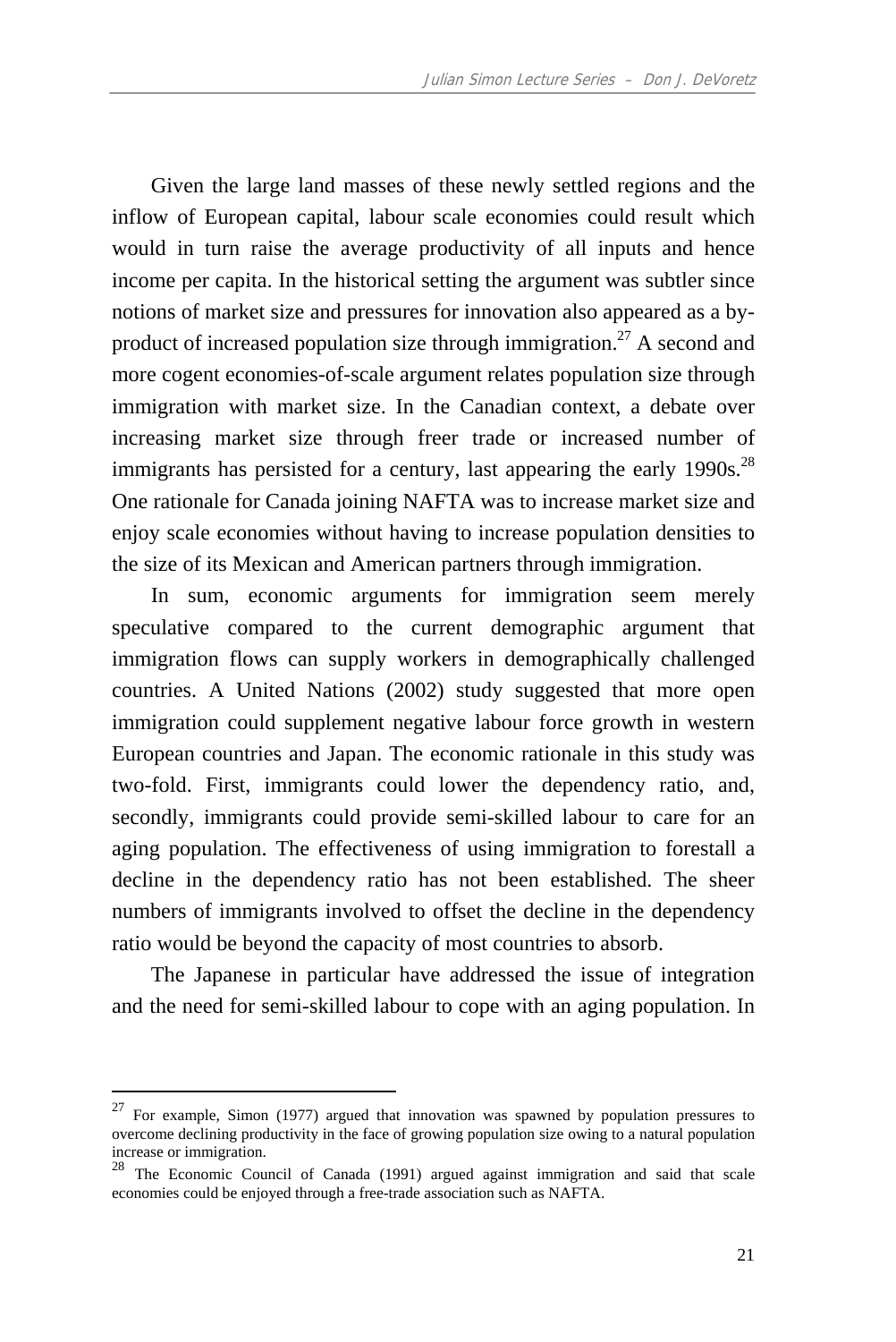the 1990s the Japanese imported ethnic Japanese immigrants from South America with mixed success (Tanimura, 2000).<sup>29</sup>

## *4. Other Pecuniary Externalities*

Redistributive effects on relative factor and goods prices may arise from the presence of immigrant labour. Figure 7 illustrated how returns to labour are influenced by the presence of immigrants, as native wages declined and returns to capital grew in the face of static labour demand in an immigrant-receiving sector. Under static conditions the price of labour-intensive goods, or more likely services, will decline in immigrant-intensive sectors. This latter effect will raise the consumer surplus of these immigrant-intensive goods or services. However, recent research has also noted that immigrants may have diverse demand or taste patterns, and may inflate the domestic price of non-tradables, such as that of housing in immigrant-receiving urban centres.<sup>30</sup> However, on balance it is difficult to estimate the change in consumer surplus owing to immigration, since some non-tradable goods will experience a price increase while other labour-intensive service prices may decline.

## **C. Immigrant Economic Criteria: "Catch-up"**

Social and economic integration go hand in hand. The Simon Principle is central to measuring economic integration of immigrants. But what measures are available for the immigrants to self-assess their degree of integration? Are such measures absolute or relative to some reference group; in turn, are reference groups found in the neighbourhood or in a

<sup>&</sup>lt;sup>29</sup> Tanimura (2000) cites language problems as an impediment to integration, and also notes that the numbers of Nikkeijin actually needed to make up for the Japanese demographic shortfall is so large that the potential supply of Nikkeijin would be quickly exhausted.

 $30$  See Didukh (2001) for a study of housing in the Canadian context.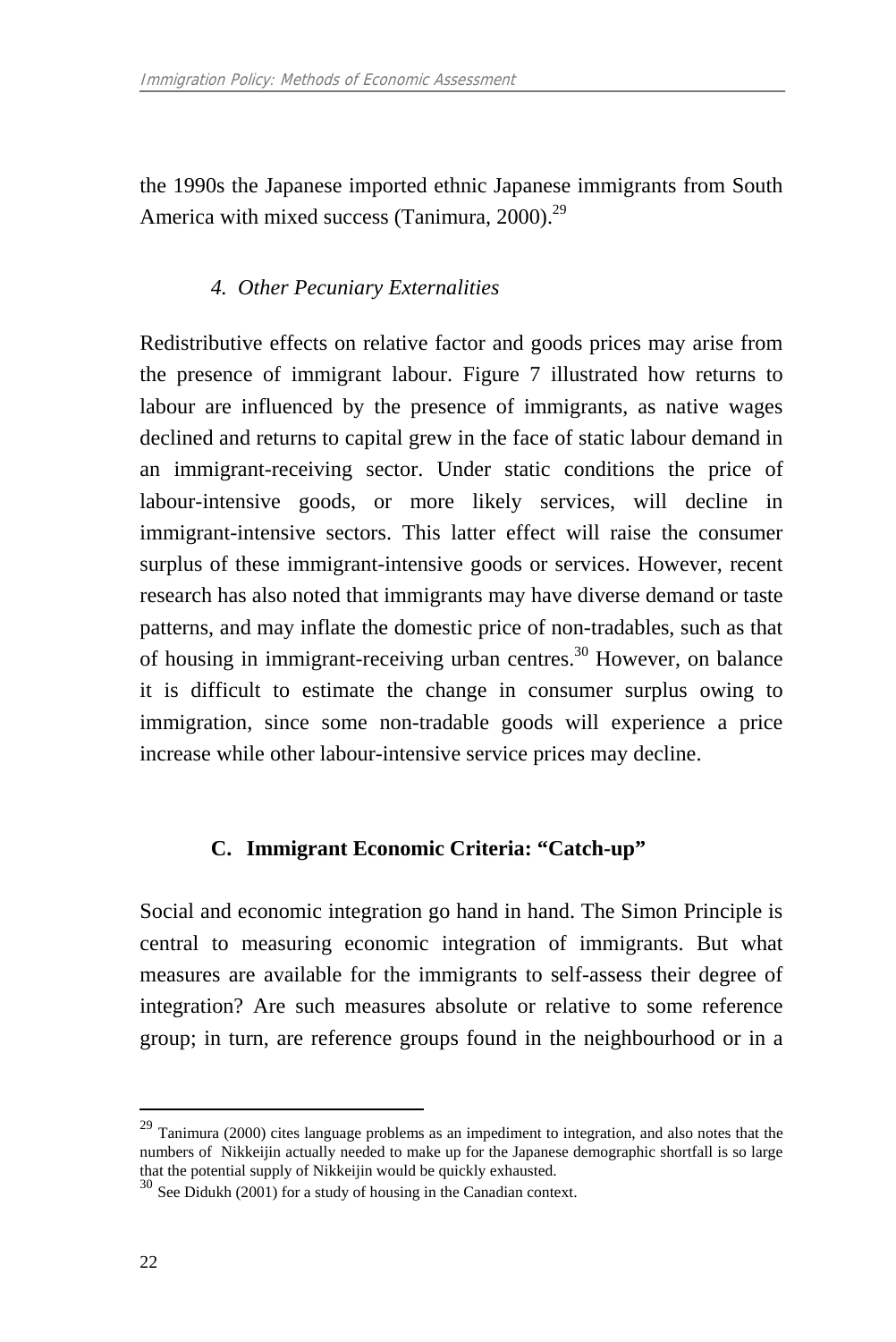wider social space? Finally do the self-assessed integration measures vary over time for the immigrant?

For the last thirty years economists have employed the relative income measure depicted in Figure 9 and owing to Chiswick (1978) to assess the degree of immigrant integration over time.



*Figure 9:* **Theoretical "Catch-up"** 

 $\overline{a}$ 

The central question in the immigrant's mind centres around the time it will take to "catch-up" to the reference group's income level.<sup>31</sup> Figure 9 illustrates the stylized nature of the immigrant earnings "catch-up". If the immigrant enters at age 27, initial earnings will lie below the native-born cohort. According to this optimistic diagram, 15 years pass and the immigrant then "catches up" to the native-born earnings at point x. The rise in the immigrant's earnings is owing both to aging (i.e. experience)

<sup>&</sup>lt;sup>31</sup> As noted by the referee some immigrants may not react to their relative standings and the possibility of not "catching-up" to their native-born cohort and not be relevant. In other words, only absolute immigrant earnings matter. However, political debates in Europe and North America continue to emphasize the recent collapse in immigrant earnings both absolutely and relative to their native-born cohort since this collapse has fiscal implications.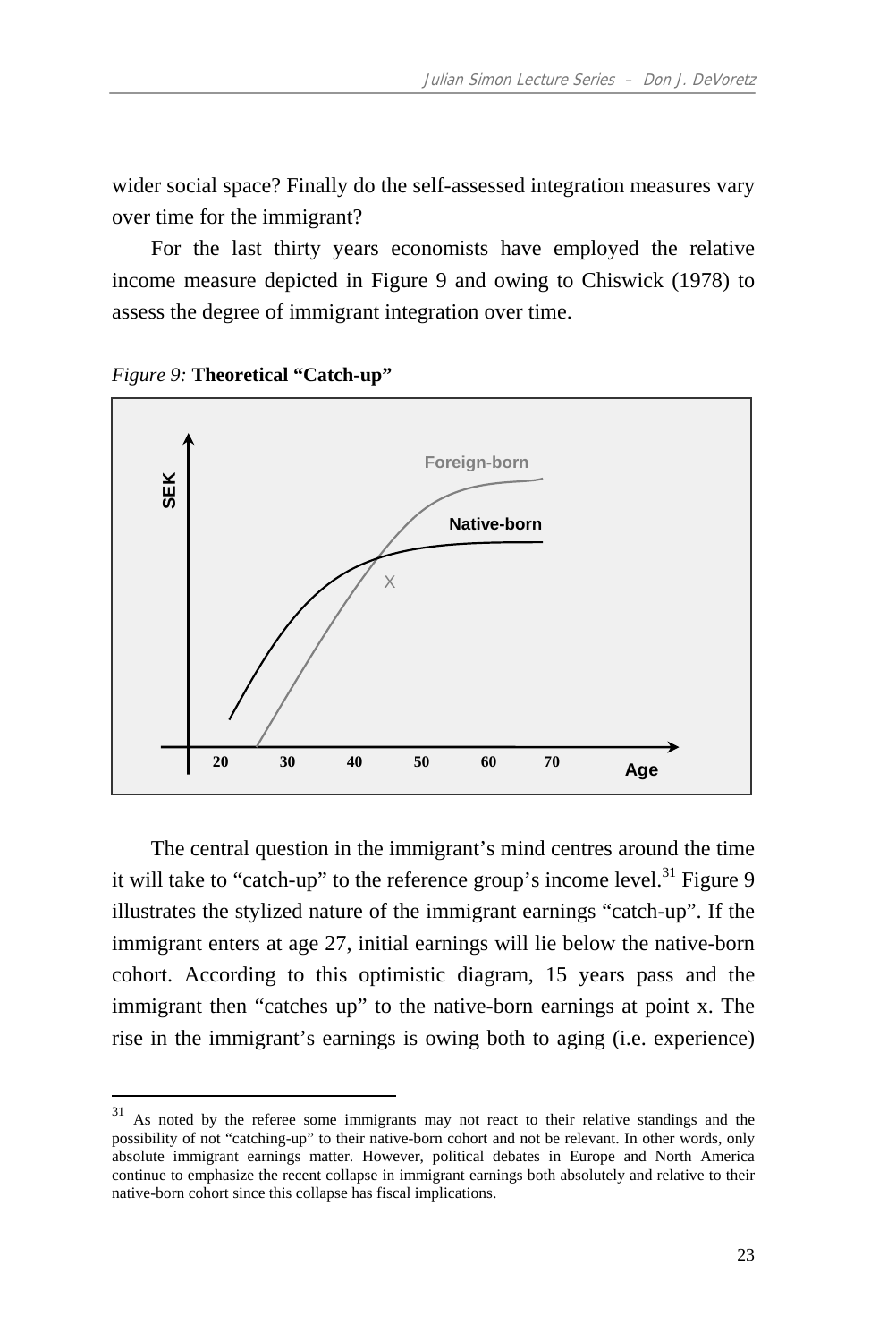and assimilation (time in the host country). In particular time in the host country allows the immigrant to accumulate country specific human capital, and eventually the immigrant may outperform the relevant nativeborn cohort. One question often asked is, why should there be a period of "catch-up", especially if the immigrant has been screened for human capital? Economists speculate that immigrants must equip themselves after arrival with country-specific human capital, and must learn networking techniques to achieve labour market mobility. We now turn to some North American and European evidence to substantiate immigrant economic integration based upon the concept of the "catch-up".

#### *A. Sweden*

Sweden has had two distinct inflows of foreigners. Nordic economic immigrants from Norway and Finland arrived in Sweden in the 1960s to 1980s. Then refugees from Iran, Iraq and the former Yugoslavia arrived in the 1990s with different skills and linguistic background. Figure 10 portrays the actual age income plots for these Swedish foreign-born populations in 2001. The Finnish economic immigrants who arrived in the 1970s closely mimic the income performance of the Swedish population while never reaching the "crossover" point with the Swedish population.

There exists however a substantial and persistent income gap across the life cycle of the various recent refugee populations and the Swedes. During the key income earning years ranging from 35 to 55 years of age, the income gap for Iranian or Iraqi refugees in Sweden widens to 45 % with respect to the Swedish-born population. In sum, at least since the 1990s the Swedish foreign-born age-income experience on average indicates little income integration.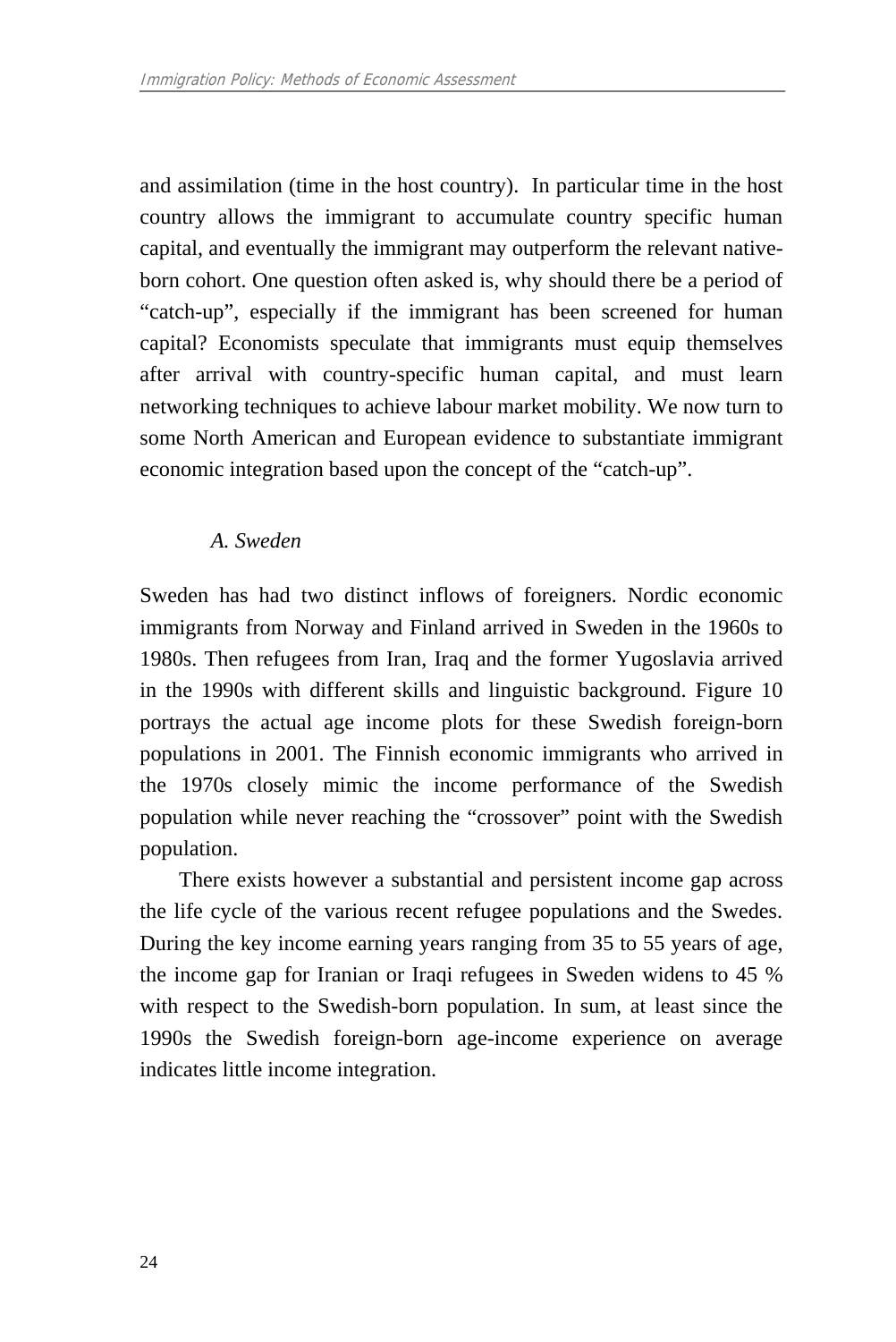

*Figure 10:* **Swedish Average Income for Employed by Age and Foreign-born Status in 2000 (SEK 2000)** 

The self-assessment by Swedish immigrants of their degree of economic integration is actually more complicated then the simple portrayal of an age-earnings profile. Rooth (1999) and Bevelander (2000) correctly note that integration into the Swedish labour market is a twostage process. First, refugees must get a job and then the earnings assimilation will portray their ultimate degree of integration. All the available evidence suggests that Swedish refugees experience double jeopardy, namely, they suffer inordinately low rates of employment as well as reduced earnings if they are employed as depicted in figure 10. In fact, Bevelander (2000) reports a collapse in Swedish immigrant employment rates after 1975 (Figure 11), culminating in a less than 60 percent employment rate in the late 1990s. Thus, for modern Swedish refugees the concept of an income "catch-up" is irrelevant since employment integration has yet to occur.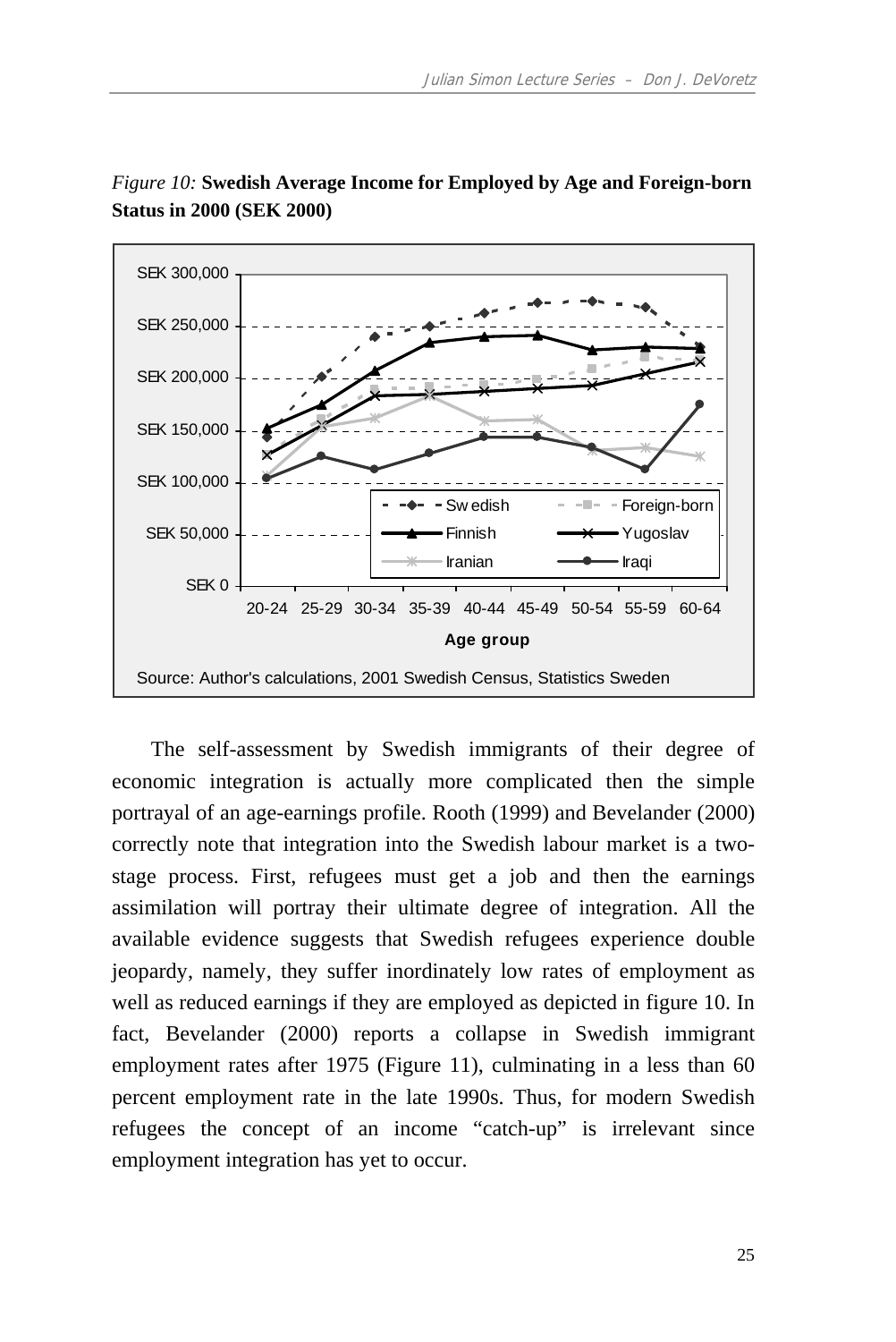

*Figure 11:* **Swedish Employment Rates by Birth Status (1960-1995)** 

Swedish immigrants would conclude from both their employment (Figure 11) and earnings experience that by the  $21<sup>st</sup>$  century there is no "crossover" point owing to a substantial "catch-up" effect.

#### *B. Germany*

The earnings assimilation hypothesis has been tested in the modern German context. Germany's immigrant population circa 1998 consisted of ethnic Germans from Eastern Europe (2.5 million), southern European immigrants from the EU (3 million) and others, representing 12% of the German population. Figure 12 portrays Lang's (2000) simulated earnings assimilation for the foreign-born German worker which never depicted a "crossover" point. However, ascension to citizenship reduced the lifetime income gap of 16% to approximately one-half that level, or 9%. Lang (2000) however reported a "catch-up" in earnings for ethnic German citizens after 17 years of residence in Germany.<sup>32</sup>

 $32$  Constant and Massey (2003) report an earnings crossover for German guest workers but only after 24 years in residence.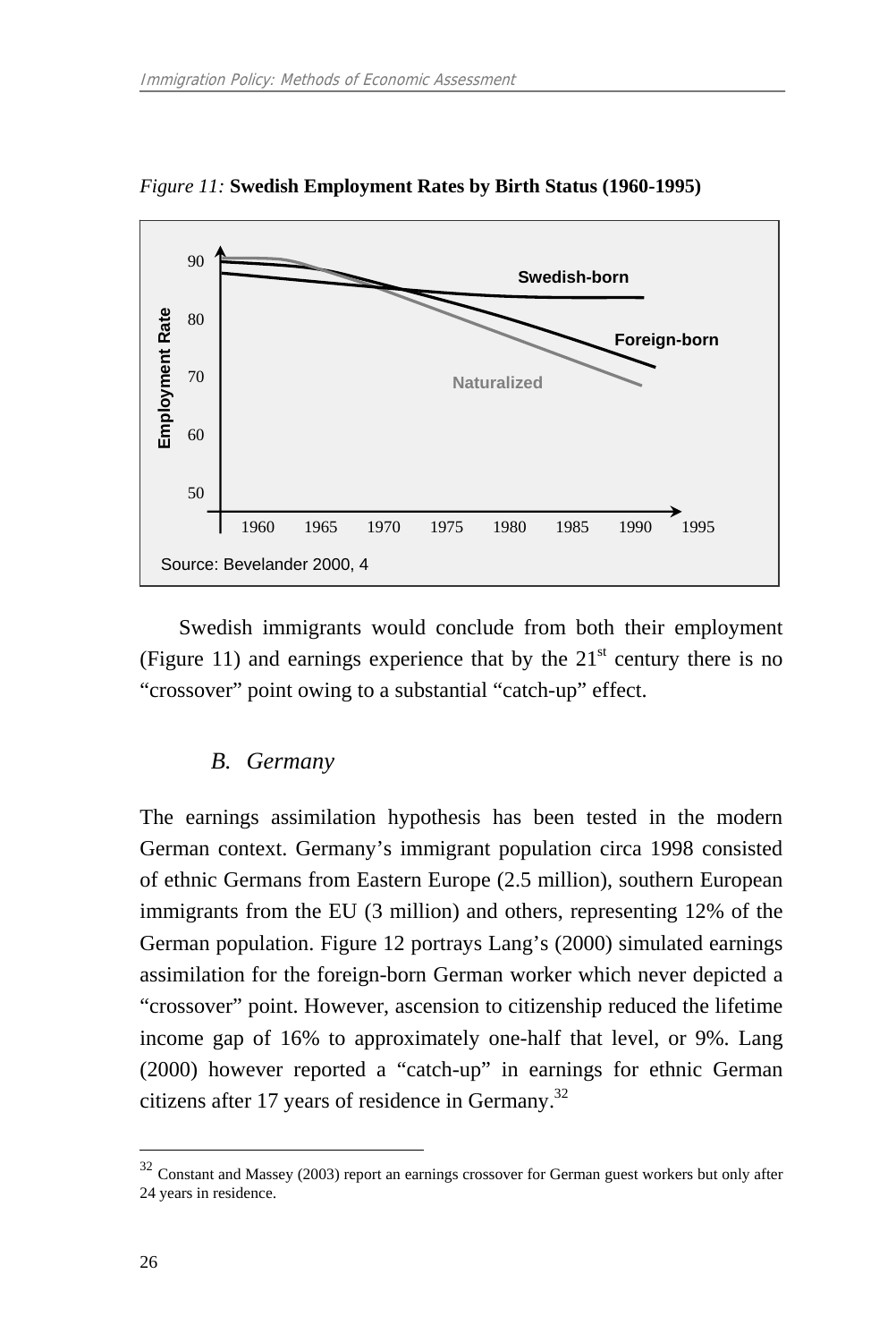

*Figure 12:* **Frontier Earnings Functions of Inhabitants and Immigrants** 

In sum, the German and Swedish examples offer little evidence of immigrant labour market assimilation in terms of either employment or earnings.

#### *C. Canada*

Canadian research allows a more detailed portrayal of immigrant income assimilation experience. Figure 13 portrays a series of cross-sectional age-earnings profiles for two of the largest foreign-born groups, the Chinese and the British, in Canada circa 1996.<sup>33</sup> The profiles are intended to be a reference map for Chinese or British immigrants vis-à-vis Canadians when either immigrant group self-assesses its degree of labour market integration into the Canadian labour market.<sup>34</sup>

 $33$  I concede that these cross-sectional snapshots could be biased and that longitudinal data would be preferable.

Figures 13 and 14 are generated by raw data.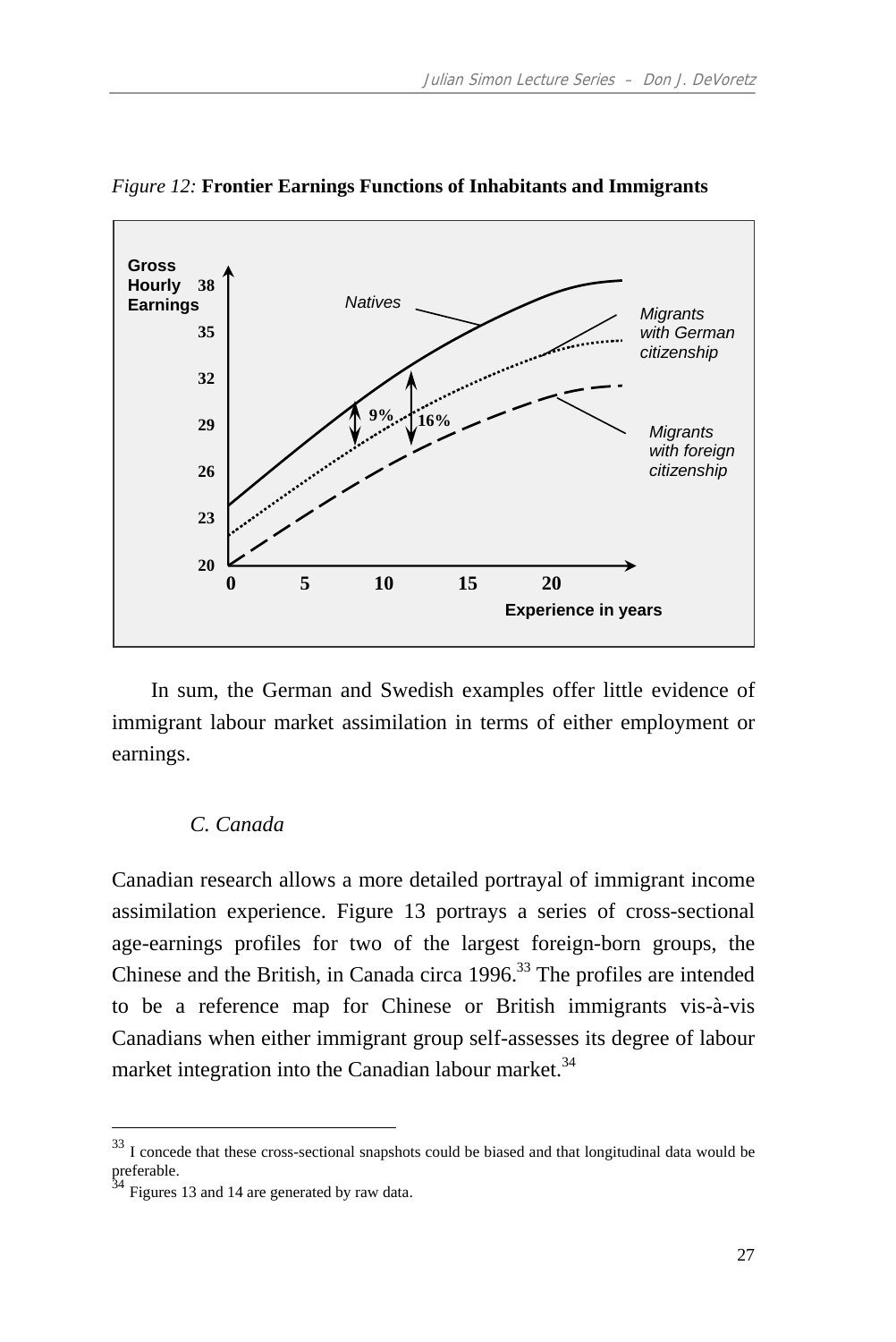*Figure 13:* **Age-earnings profiles for the Canadian-born (CB), British Immigrants Canadian citizens (BritIm\_C) and non-citizens of Canada (BritIm\_NC), Chinese Immigrants Canadian citizens (ChinIm\_C) and non-citizens of Canada (ChinIm\_NC)** 



From figure 13 it is clear that British immigrants before or after obtaining citizenship would conclude that they were integrated into the Canadian economy. In fact, British immigrants to Canada do not suffer an earnings penalty upon arrival. After ascension to citizenship, the British become overachievers relative to the Canadian-born. On the other hand, regardless of citizenship status the Chinese would not feel integrated. In fact, Chinese immigrants without citizenship earn less than 50% of the Canadian-born cohort throughout their lifetime. Ascension to citizenship for Chinese immigrants removes most of this income disparity.<sup>35</sup>

Figure 14 reports a similar set of findings for another paired set of under- and over-achieving immigrants. Immigrants from the Ukraine who never ascend to Canadian citizenship only reach a "crossover" point in earnings at age 62. However, Ukrainian immigrants who become citizens

 $35$  The citizenship effect is owing to positive self-selection of citizens and a wider labour market for citizens.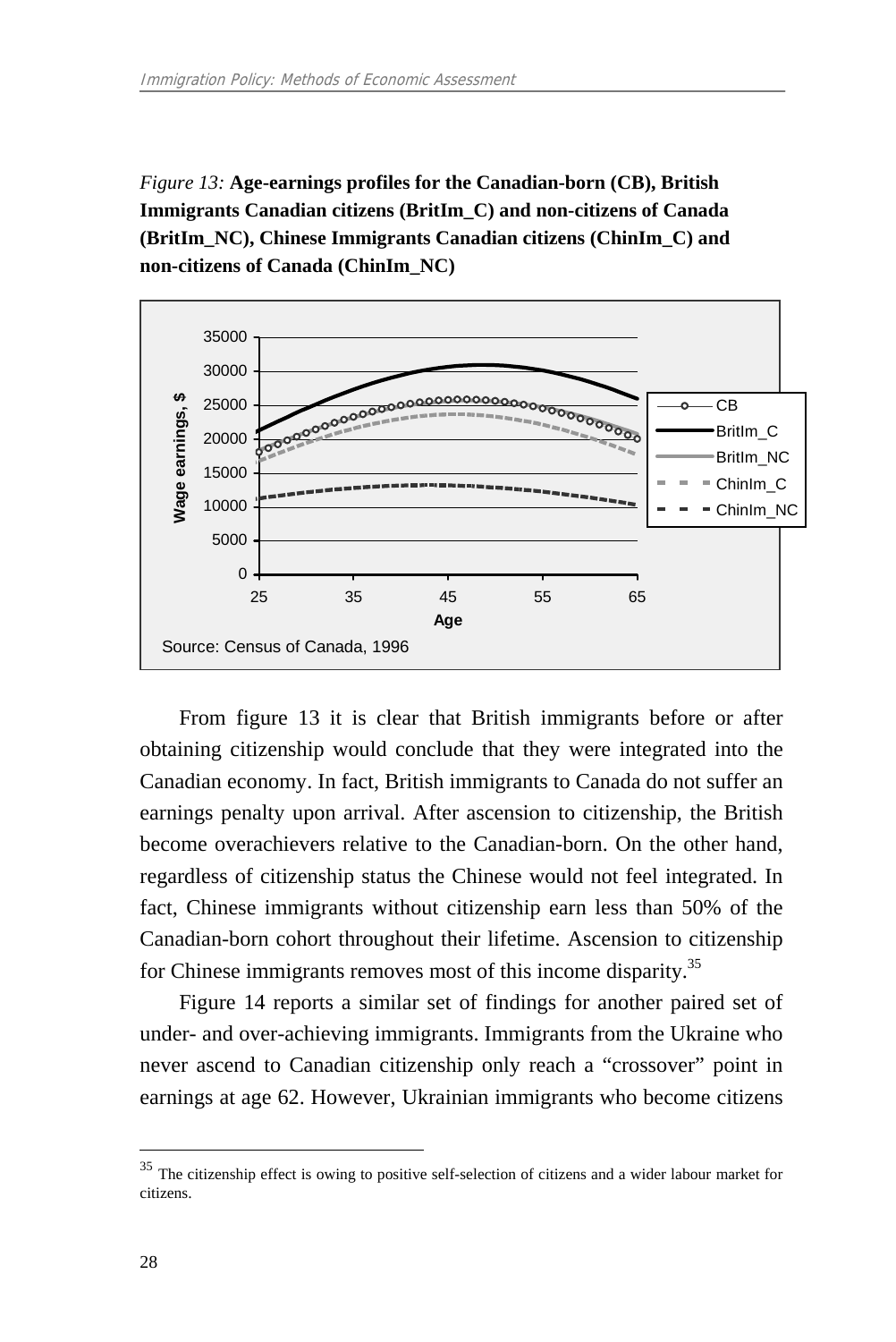equalize their earnings immediately and exceed the Canadian-born cohort after age 45.<sup>36</sup>

*Figure 14:* **Age-earnings profiles for Ukrainians Canadian Born (UCB), Ukrainian Immigrants Canadian citizens (UI\_C) and Ukrainian Immigrants non-citizens of Canada (UI\_NC)** 



In sum, in Canada earnings assimilation occurs upon arrival for the overachieving group of entrants (British, United States, Italian, and German immigrants), while ascension to Canadian citizenship insures assimilation for the Chinese and Ukrainians.

## *D. United States*

 $\overline{a}$ 

Immigrant age earning profiles and the associated "crossover" measures have a long history in the United States literature starting with Chiswick (1978). A more modern illustration by Pivnenko and DeVoretz (2004) parallels the Canadian findings and illustrates again the diversity of results.

<sup>36</sup> Again, I note that self-selection may play a role in the ascension to citizenship, and thus only the highly motivated may become citizens.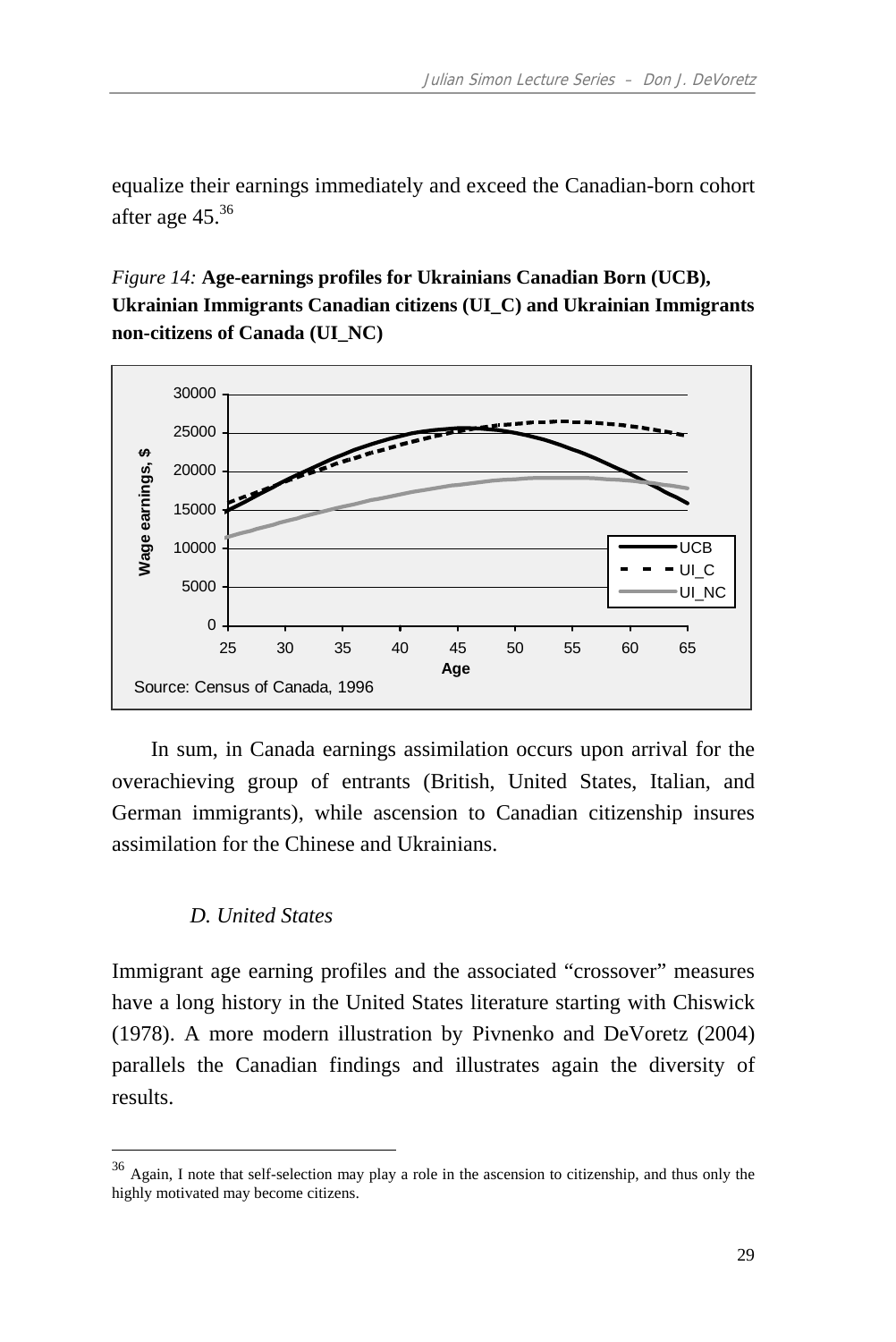*Figure 15:* **Age-earnings Profile for Ukrainian Immigrants to the U.S. (UI\_US), Non-Ukrainian Immigrants to the U.S. (NUI\_US), Ukrainian U.S. born (UUSB), and Non-Ukrainian U.S. born (NUUSB)** 



In figure 15, three age-earnings profiles are reported for Ukrainian immigrants (UI\_US), all other immigrants (NUI\_US) and the native-born in the United States (NUUSB) in  $2000$ .<sup>37</sup> The Ukrainians are truly "overachievers" in the United States, as they do not experience an earnings penalty upon arrival; hence the concept of the "crossover" point is irrelevant. This contrasts with the "crossover" point only occurring at the end of the working life of the foreign-born population.

In sum, these four case studies allow some limited generalizations about the degree of earnings assimilation for the recent immigrant stocks in Sweden, Germany, Canada and the United States. First, in all the examples the actual data reproduced the familiar concave earnings

<sup>37</sup> For purposes of this experiment NUSSB is native-born Americans net of native-born ethnic Ukrainians.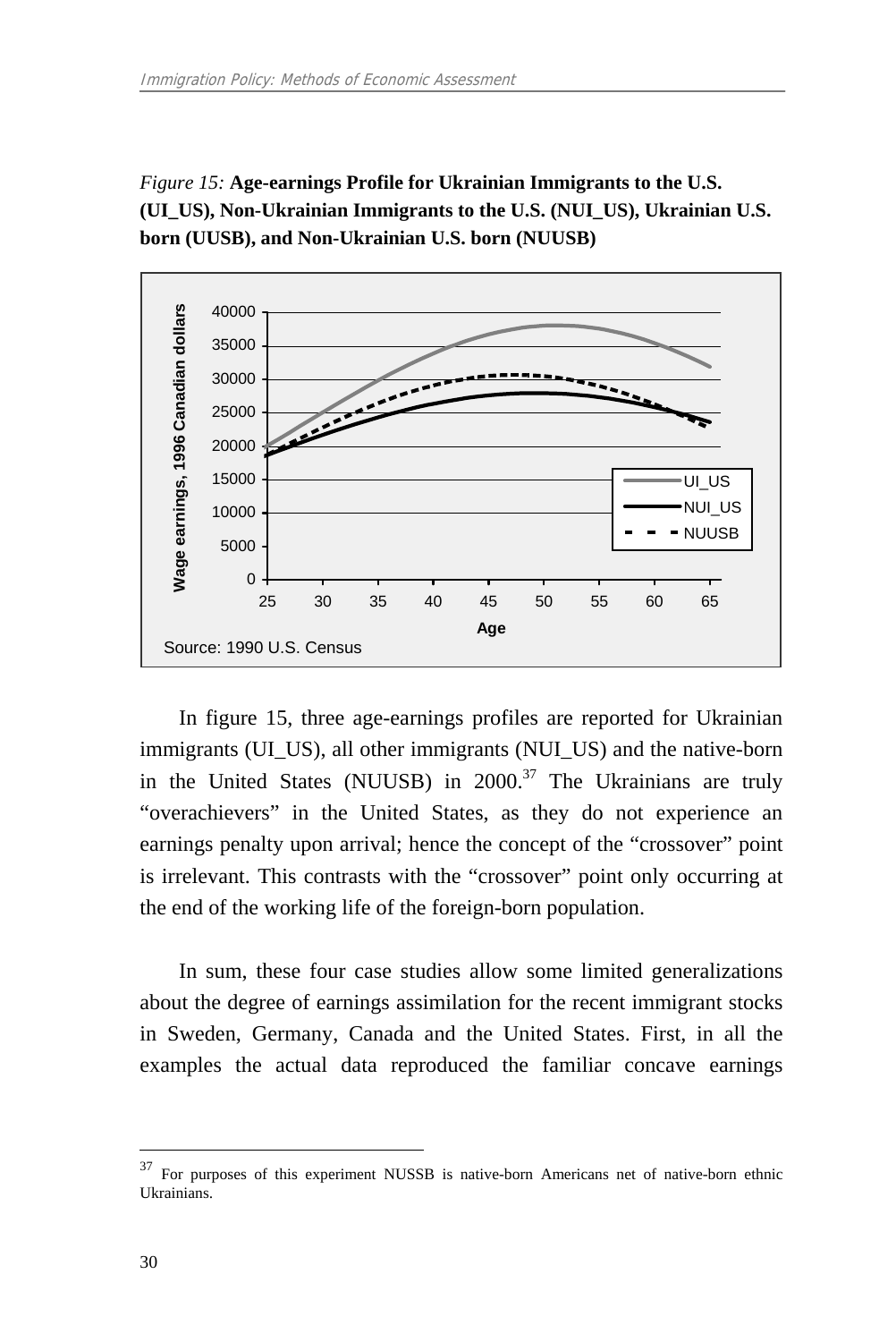functions predicted by a human capital model.<sup>38</sup> Next, most immigrants, regardless of origin or destination suffered an earnings penalty upon arrival, as originally predicted by Chiswick (1978). In addition, in most of the reported cases, employed immigrant and refugee earnings rose over time, with only a few cases in which the foreign-born "catch-up" to the native-born. These rare cases usually include an act of ascension to citizenship in the relevant country.<sup>39</sup> Thus, to the extent that immigrants use the "catch-up" measure as a metric for economic assimilation, most, but clearly not all, modern immigrants must conclude that they will never economically assimilate.

What has been the reaction of those immigrants who have not assimilated in terms of the "catch-up"? A limited number of studies indicate that some disappointed Canadian immigrants who have not economically assimilated have returned home and actually outperformed their cohort who stayed (DeVoretz et al., 2003). In other cases, disappointed highly-skilled Canadian immigrants have moved to the United States (DeVoretz and Iturralde, 2001). However, the majority of the immigrants who did not assimilate remained in Canada; interviews indicate that they hope that their children will successfully assimilate.<sup>40</sup>

#### **D. Origin Country Economic Assessment Criteria**

China, India, the Philippines, and a host of smaller immigrant-sending countries have historically critically judged Canadian, Australian and United States immigration policies as harmful to their development. The

 $38$  All the reported age-earnings profiles except Lang (2000) are from raw data and not fitted, so that concave curve is not an outgrowth of a simulation excercise with fitted data fitted to a quadratic human capital model.

<sup>&</sup>lt;sup>39</sup> Only the British and United States immigrants in Canada, and Ukainians in the United States did not have to ascend to citizenship to experience the earnings "crossover".<br><sup>40</sup> Although the performance of the second generation, and even the so called 1.5 generation, is

beyond the scope of this work, it may be the ultimate measure of the economic assimilation that the first wave of unsuccessful immigrants use as the true metric of economic assimilation.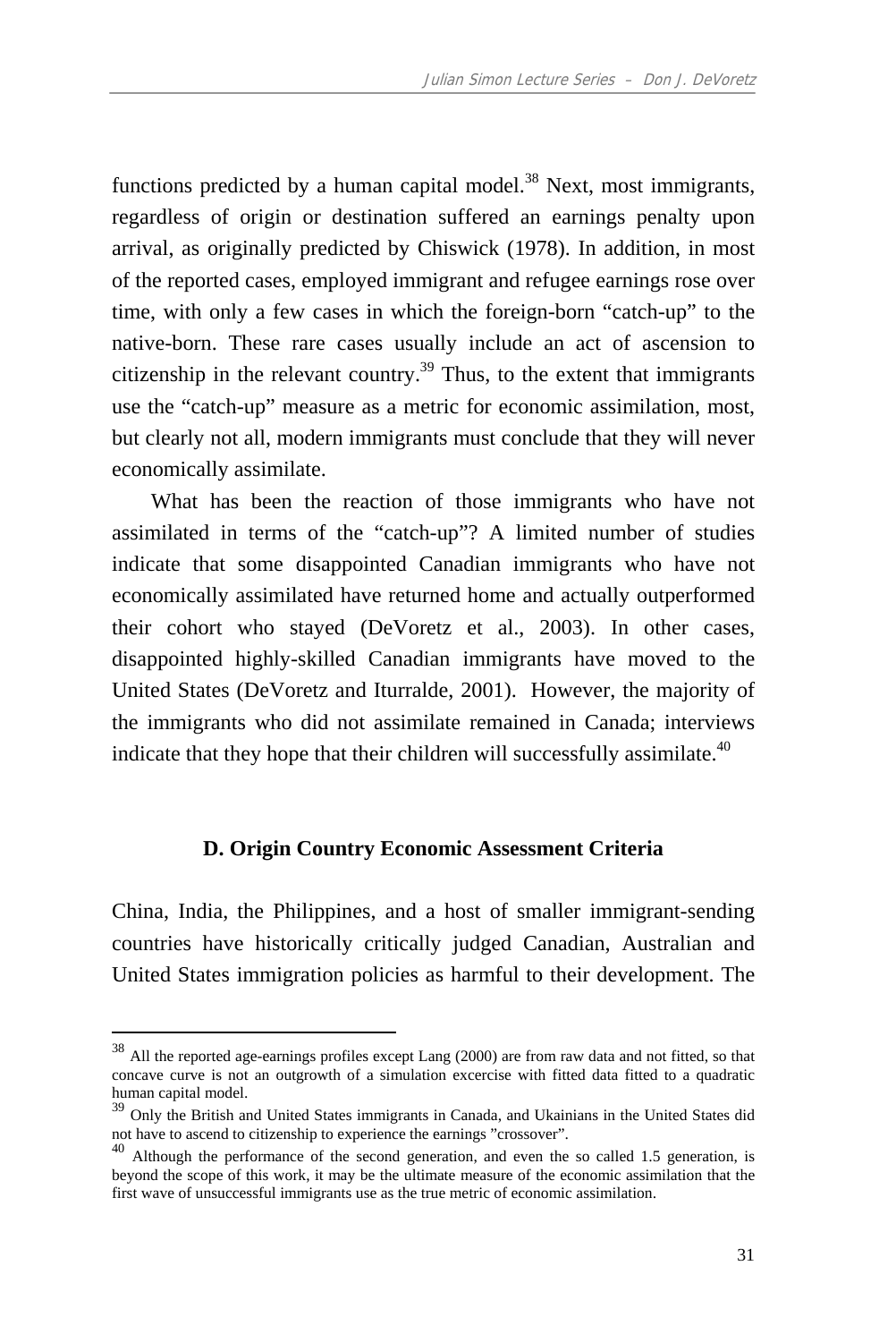highly-skilled outflows from these countries and the small or non-existent number of returnees led to accusations of a "brain drain" until the late 1980s (Coulson and DeVoretz, 1993). With the advent of temporary highly skilled worker visas in North America and Europe, these criticisms became more muted as the concept of "brain circulation" replaced the brain drain rhetoric. $41$ 

Other immigrant-related phenomena helped mute the criticism levelled at receiving countries by sending countries. While historically important for a few countries (The Philippines, Pakistan, and Mexico), immigrant remittances became more pronounced in 2001 when US 73 billion dollars was remitted primarily from the United States, Saudi Arabia and Germany. In fact, immigrant remittances had exceeded official development assistance by 2002, and equalled 42% of total foreign direct investment to less developed countries (Straubhaar and Vadean, 2004). In addition, India, Hong-Kong, Taiwan, and China experienced immigrant-induced foreign direct investment, remittances and return migration to spur their development. As a result of the "brain circulation" and of the size of remittances, source countries have developed programmes and policies to attract their people back.

Dual citizenship may have been the most important instrument to encourage brain circulation and remittance investments (DeVoretz and Zhang, 2004). In 2003, India instituted a partial dual citizenship policy allowing its dual nationals to return and work or invest in India whilst maintaining their acquired citizenship.<sup>42</sup> China has been more hesitant and has instituted a so-called "green card" issued only to encourage erstwhile Chinese citizens to return and work indefinitely as a foreign

<sup>&</sup>lt;sup>41</sup> The H1-B visa in the United States and the so-called German "Green Card" were specifically designed to attract highly skilled immigrants for a limited period of time. The number of H1-B conversions from temporary to permanent were substantial and the German "Green Card", while temporary, did not attract many highly skilled immigrants. In addition, Canada and Australia continued to use their permanent entry gates to attract highly skilled immigrants throughout the 1990s.

<sup>42&</sup>lt;br>India maintains political restrictions on dual citizens since they can not vote in Indian elections.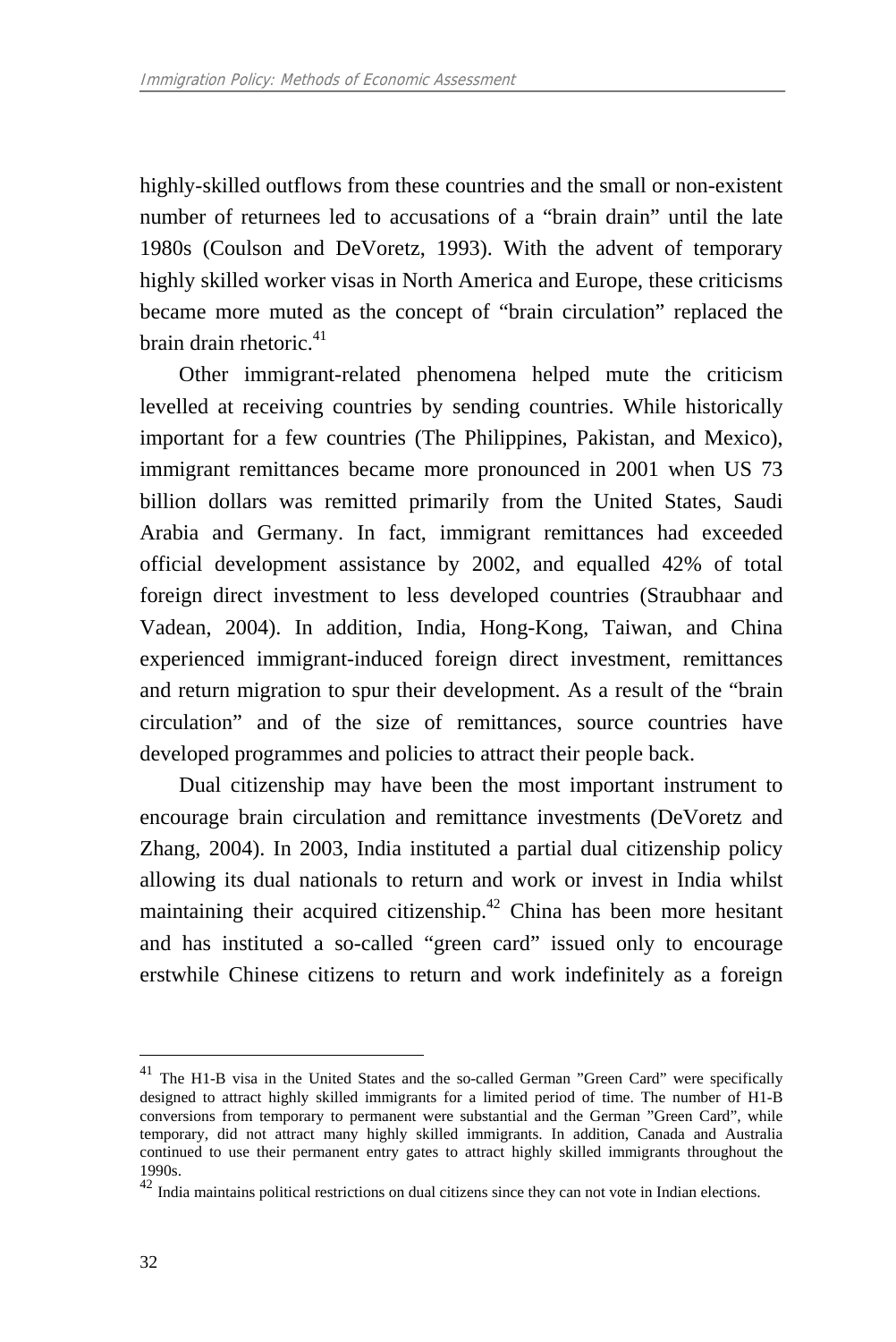national in a particular Chinese city. $43$  In order for these dual citizenship policies to work to the benefit of the immigrant, destination countries must also recognize dual citizenship. Amongst the major ones, only Canada and Australia have a clearly defined dual citizenship policy.44

In addition, immigration policies of destination countries affect the size of remittance flows. Legal or illegal temporary unskilled immigration and admission of political refugees appear to be preconditions to generate substantial remittances by the unskilled. However, permanent immigrant status coupled with a generous family reunification policy, such as Canada's, lowers levels of remittances that often terminate after 5 to 10 years (DeVoretz, 2004). In sharp contrast, Mexican temporary workers in the United States have remitted large and growing sums under an imaginative Mexican matching scheme (Aescobar, 2004).

To summarize, major immigrant-sending regions, especially China, Mexico and India, have reassessed their critical appraisal of first-world immigration policies given the rise in remittances, return migration, and foreign direct investment by returned émigrés. However, it would be premature to conclude that immigrant-sending regions assess emigration as a mean of improving their economy.

#### **III. Summary and Conclusions**

The aim of this paper was to seek economic principles to evaluate immigration policy regimes from various points of view. From the resident's viewpoint an expanded version of the Simon Principle was argued to constitute an assessment criterion of an immigration policy. The immigrant's impact on the residents' welfare via public finance

 $^{43}$  China still treats erstwhile Chinese citizens as foreign nationals with a series of differential fees and restrictions on use of social services, especially their children's access to Chinese education.

<sup>&</sup>lt;sup>44</sup> In the United States dual citizenship is permitted but not automatic. In addition, the United States taxes its citizens' world-wide income, a clear disincentive for continuous brain circulation.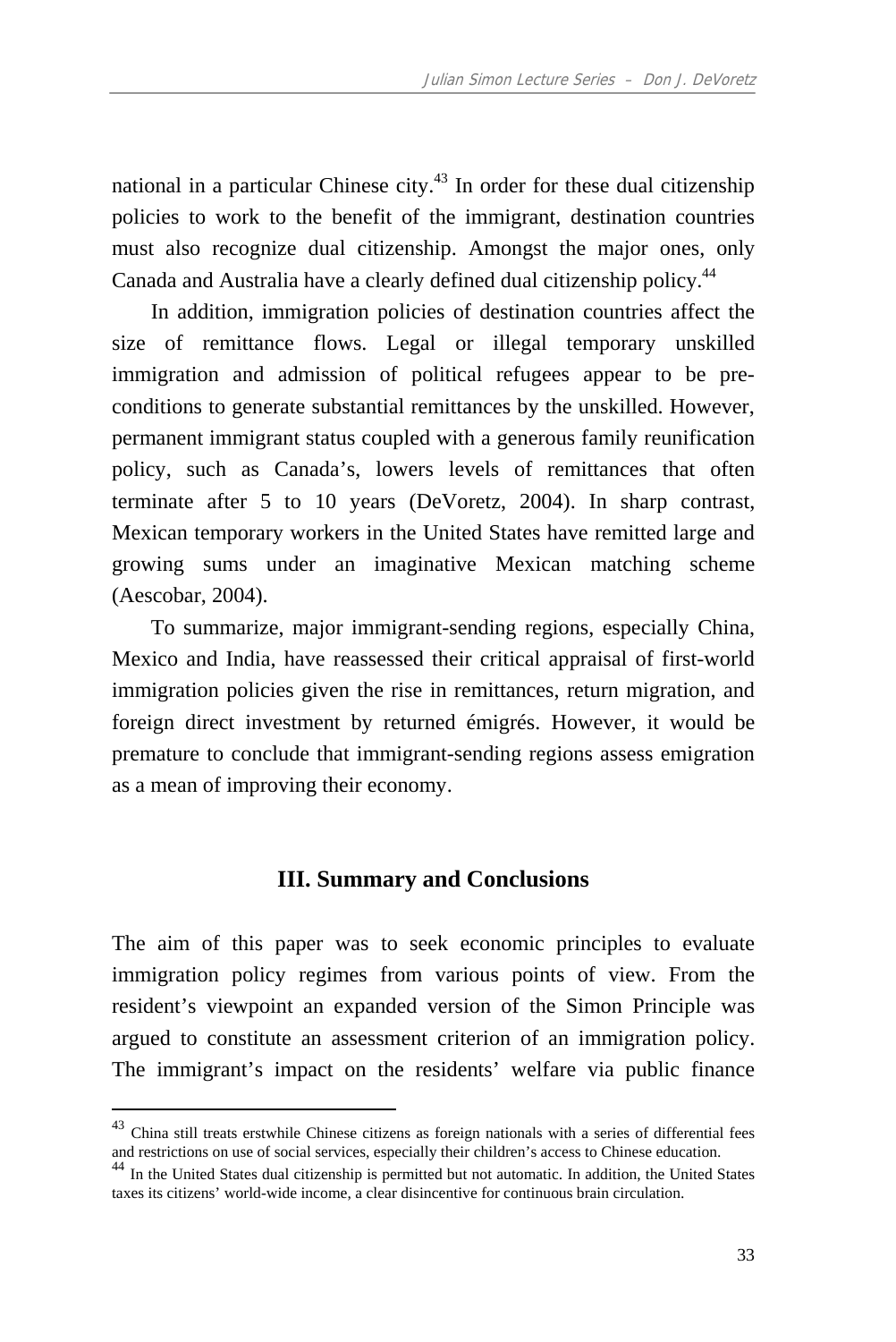transfers, employment, scale economies and goods prices constituted this set of economic criteria. Examples from Europe and North America illustrated the feasibility of measuring the public finance and employment impacts. An argument was made that a net economic transfer criterion could be applied to evaluate any country's immigration policy. Thus, public finance transfers net of any "churning costs" associated with labour displacement would serve as the evaluation criterion from the resident's viewpoint in the receiving country.

The immigrant's economic assessment criteria were based on the ability to "catch-up" in terms of employment and earnings within a life cycle model. Again, evidence was presented in both the European and North American contexts to illustrate the feasibility of these selfassessment "catch-up" measures. In addition, the sending country's economic assessment criteria for a destination country's immigration policy was argued to include, the magnitude of brain circulation, remittances and return migration cum foreign direct investment resulting from the initial outflow of immigrants.

Finally, both nation states and immigrants themselves react to economic evaluations of their immigrant experiences in an asymmetrical fashion. When the economic evidence is unfavourable, immigration policies become more restrictive but only a minority of immigrants leave. On the other hand, when the Simon Principle is satisfied, few, if any, countries rapidly expand their immigration numbers to recognize this fact.

There are several possible reasons for this hesitant response. First, there is risk aversion. If the Simon Principle appears to be satisfied in the short, but not the long run, immigration expansion becomes too risky since immigrants cannot be sent back home. Secondly, economic principles are not the only admission criterion; a lingering concept of social cohesion or absorptive capacity always negates the implications of a positive economic assessment on a country's immigration policy. This is especially true in republican states such as France, or ethnic groupings such as pre-1989 Germany.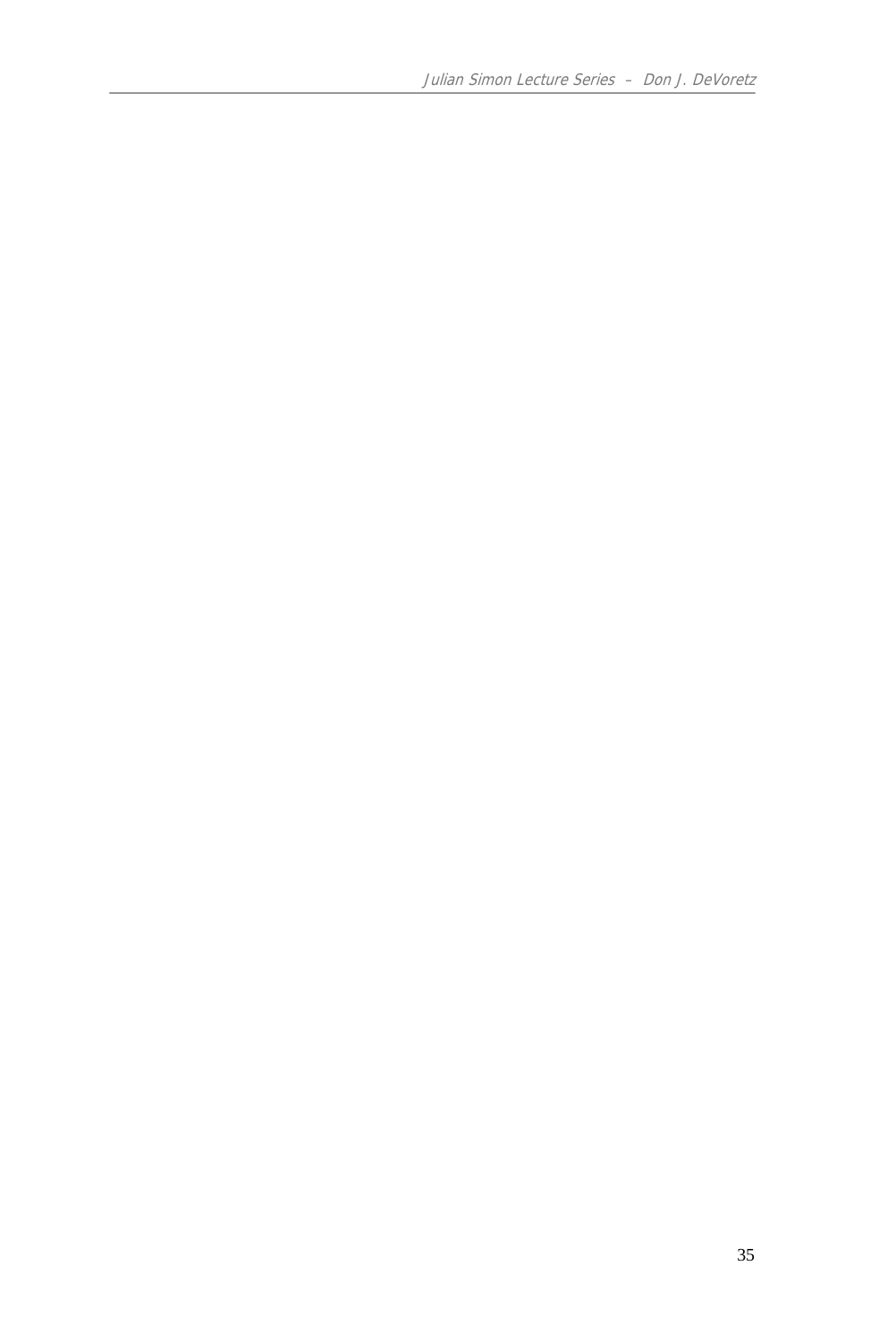## **References**

Aescobar, A. (2004) Migration and the Diaspora*. Proceedings of Migration and Development: Working with the Diaspora.* Geneva: International Labour Organization.

Akbari, A. H. (1995) The Impact of Immigrants on Canada's Treasury, Circa 1990*.* In D. J. DeVoretz (Ed.), *Diminishing Returns*, 113-127. Toronto: C.D. Howe Institute and Vancouver: The Laurier Institution.

Akbari, A. H. & DeVoretz, D. J. (1992) The Substitutability of Foreign born Labour in Canadian Production: Circa 1980. *Canadian Journal of Economics,* 25 (3): 604-614.

Bevelander, P. (2000) Immigrant Employment Integration and Structural Change in Sweden: 1970-1995. Lund Studies in Economic History #15. Lund: Lund University Press.

Borjas, G. (2003) Welfare Reform and Immigrant Participation in Welfare Programs. In J. G. Reitz (Ed.), *Host Societies and the Reception of Immigrants*, 289-325. San Diego: Center for U.S.-Mexican Studies, University of California.

Chiswick, B. R. (2000) The Economics of Illegal Migration for the Host Economy. RIIM Working Paper 00-11. Burnaby: RIIM, Simon Fraser University.

\_\_\_\_\_\_\_\_\_\_\_\_\_ (1978) Americanization and the Earnings of Foreignborn Men. *Journal of Political Economy,* 86 (5): 897-921.

Constant, A. & Massey, D. (2003) Labor Market Segmentation and the Earnings of German Guest workers. IZA DP No. 774. Bonn: IZA.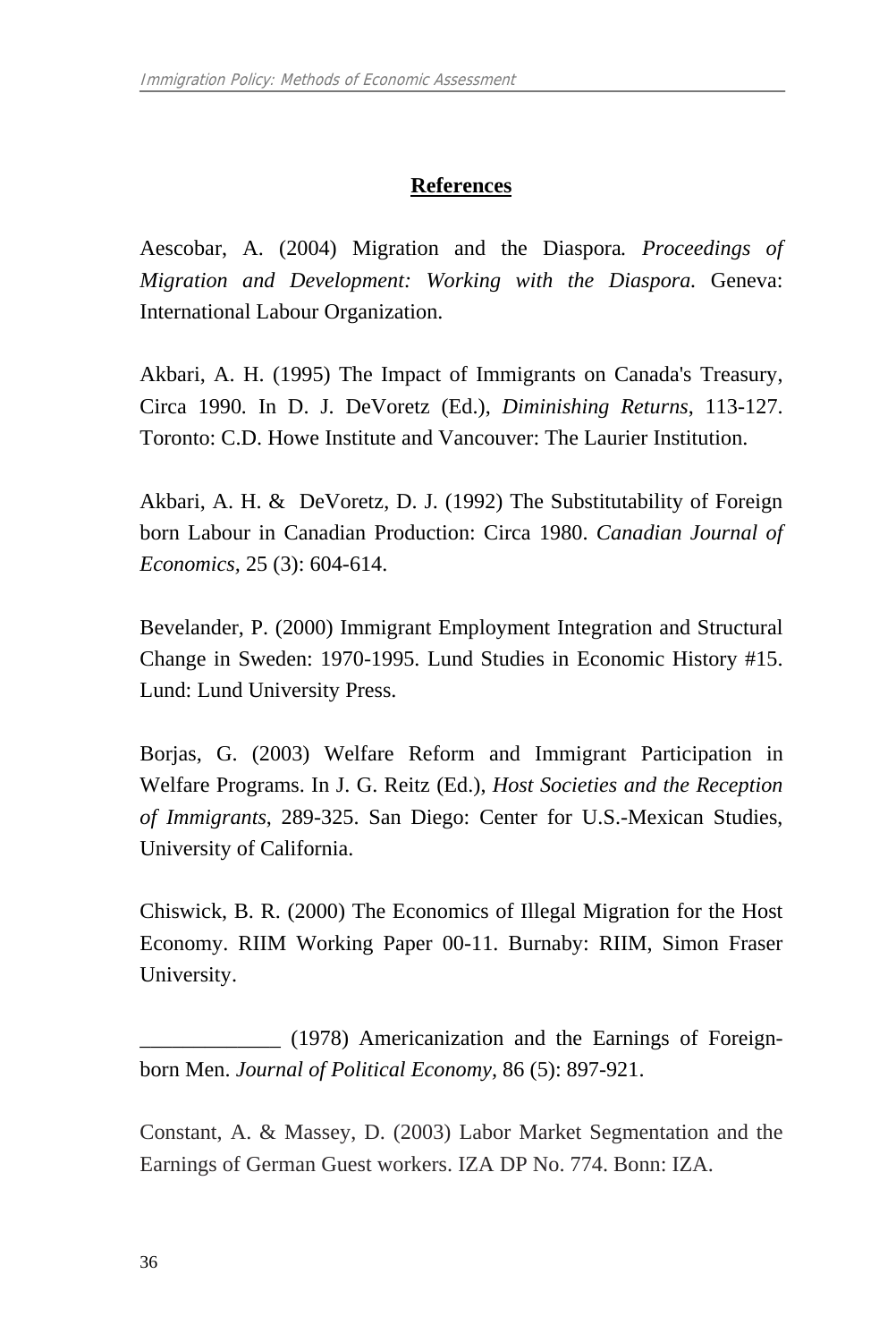Coulson, R. & DeVoretz, D. J. (1993) Human Capital Content of Canadian Immigration: 1966-1987. *Canadian Public Policy,* 19 (4): 357- 366.

DeVoretz, D. J. (2004) Canadian Immigrant Monetized Transfers: Evidence from Micro Data Proceedings of Migration and Development: Working with the Diaspora. Presented at the International Labour Organization, Geneva, February 24.

DeVoretz, D. J. & Iturralde, C. (2001) Why do highly skilled Canadians stay in Canada? *Policy Options,* 59-63.

DeVoretz, D. J. & Laryea, S. A. (1998) Migration and the Labour Market: Sectoral and Regional Effects in Canada. In *Migration, Free Trade and Regional Integration in North America,* OECD Proceedings, 135-153.

DeVoretz, D. J., Ma, J. & Zhang, K. (2003) Triangular Human Capital Flows: Some Empirical Evidence from Hong Kong. In J. G. Reitz (Ed.), *Host Societies and the Reception of Immigrants*. San Diego: Center for U.S.-Mexican Studies, University of California, pp.469-492.

DeVoretz, D. J. & Pivnenko, S. (2004) The Economics of Canadian Citizenship. Presented at workshop on Immigrant Ascension to Citizenship. IMER, Malmo University, June 7.

DeVoretz, D. J. & Zhang, K. (2004) Citizenship, Passports and the Brain Exchange Triangle. *Journal of Comparative Policy Analysis*, 6(2): 199- 212.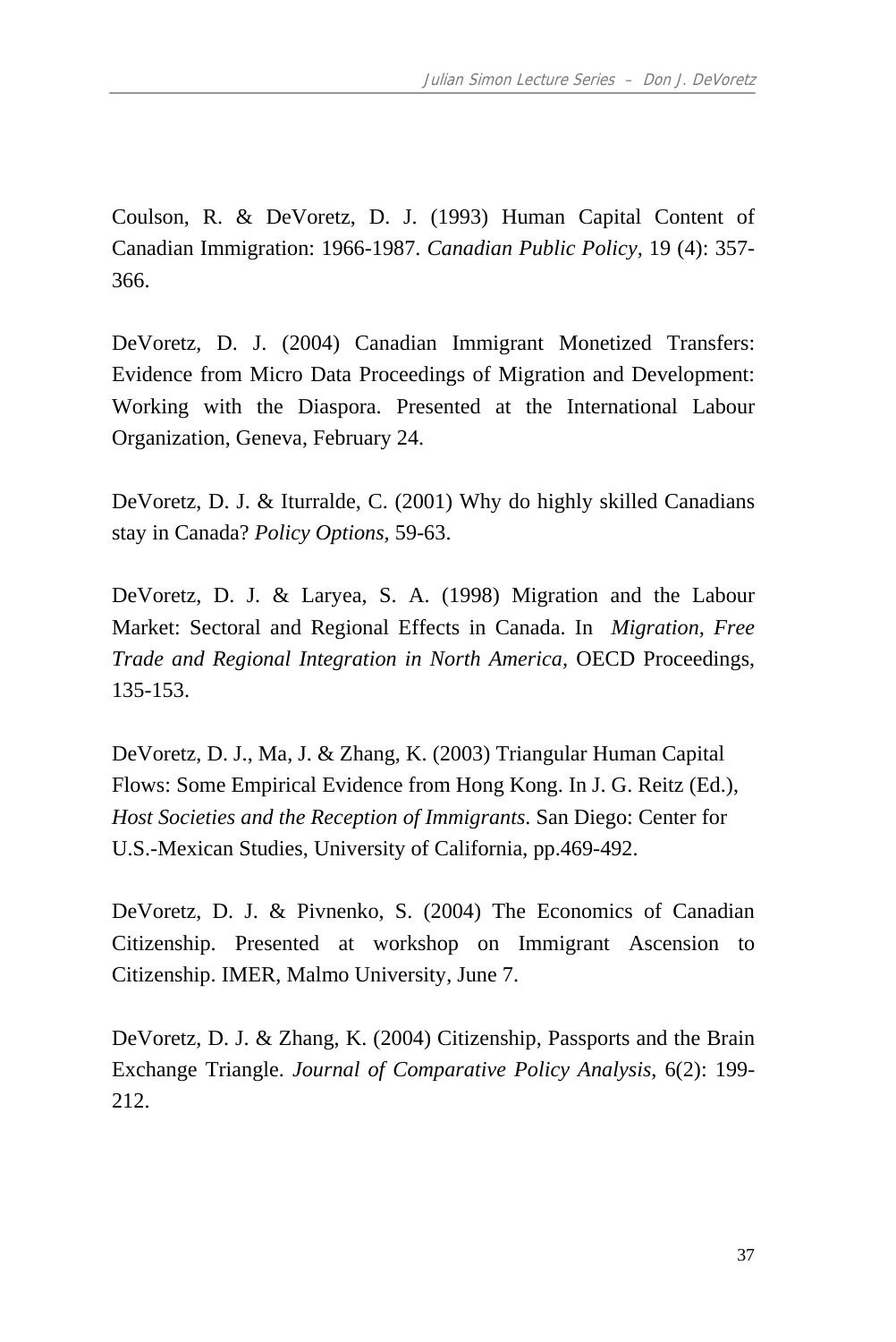Didukh, G. (2002) Immigrants and the Demand for Shelter. RIIM Working Paper 02-01. Burnaby: RIIM, Simon Fraser University.

\_\_\_\_\_\_\_\_\_\_ (2001) Health and Personal Care Consumption Patterns of Foreign-born and Canadian-born Consumers: 1984-1996. RIIM Working Paper 01-13. Burnaby: RIIM, Simon Fraser University.

Economic Council of Canada (1991) New Faces in the Crowd: Economic and Social Impacts of Immigration. Ottawa: Supply and Services Canada.

Gang, I. & F. Rivera-Batiz (1994) Labor market effects of immigration in the United States and Europe. *Journal of Population Economics,*7: 157- 175.

Geiger, B. (2002) Clothing Demand for Canadian-born and Foreign-born Households. RIIM Working Paper 02-04. Burnaby: RIIM, Simon Fraser University.

Globerman, S. (2001) Globalization and Immigration. RIIM Working Paper 01-S2. Burnaby: RIIM, Simon Fraser University.

Grossman, J. B. (1982) The substitutability of natives and immigrants in production. *Review of Economics and Statistics,* 64: 596-603.

Grubel, H. & Scott, A. (1966) The International Flow of Human Capital. *American Economic Review,* 56 (2): 268-274.

Gustafsson, B. & Österberg, T. (2001) Immigrants and the public sector budget-accounting. *Journal of Population Economics,* 14 (4): 689-708.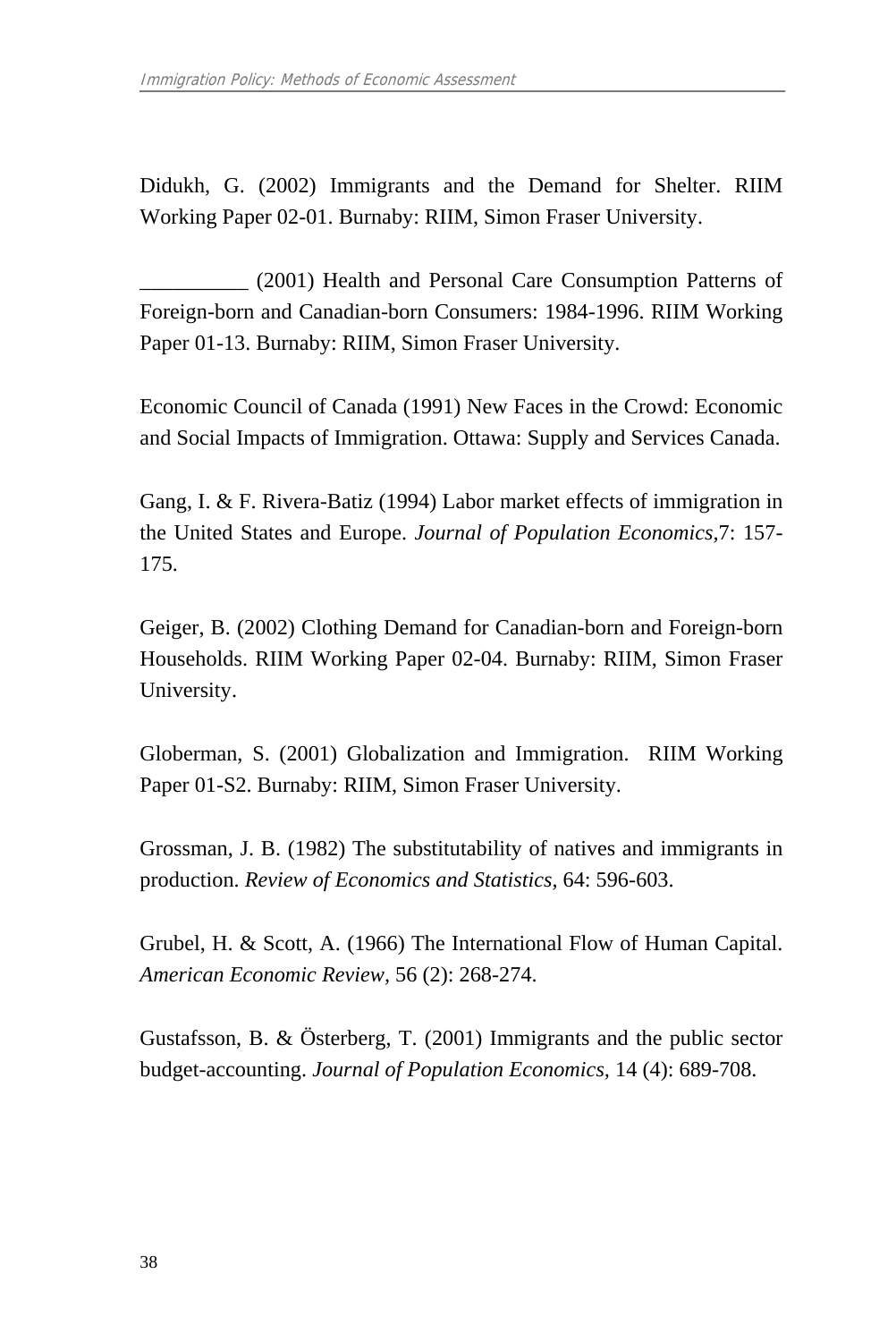Kelley, A. C. (1965) International Migration and Economic Growth: Australia, 1865-1935. *The Journal of Economic History,* 25 (3): 333- 354.

Lang, G. (2000) Native-Immigrant Wage Differentials in Germany – Assimilation, Discrimination, or Human Capital?. Institute for Economics Discussion Paper No. 197. Augsburg: University of Augsburg.

Laryea, S. A. (1997) Estimating the Impact of Foreign-Born Labour on Wage Rates in Canada. Unpublished Ph.D. Dissertation, Department of Economics, Simon Fraser University, Burnaby.

Ley, D. (2000) Seeking 'Homo Economicus': The Strange Story of Canada's Business Immigration Program. RIIM Working Paper 00-02. Burnaby: RIIM, Simon Fraser University.

Lofstrom, M. & Bean, F. D. (2002) Assessing Immigrant Policy Options: Labor Market Conditions and Post Reform Declines in Immigrant Receipt of Welfare. *Demography,* 39 (4): 617-637.

Pivnenko, S. & DeVoretz, D. J. (2004) Immigrant Public Finance Transfers: A Comparative Analysis by City. *Canadian Journal of Urban Research,* 13 (1): 155-169*.* 

\_\_\_\_\_\_\_\_\_\_\_\_\_\_\_\_\_\_\_\_\_\_\_\_\_\_\_\_ (2003) The Recent Economic Performance of Ukrainian Immigrants in Canada and the U.S. RIIM Working Paper 03-10; Burnaby: RIIM, Simon Fraser University, and IZA DP No. 913. Bonn: IZA.

Rooth, D. (1999) Refugee Immigrants in Sweden, educational investments and labour market integration. Unpublished Ph.D. Dissertation, Lund Economic Studies No. 84. Lund: Lund University.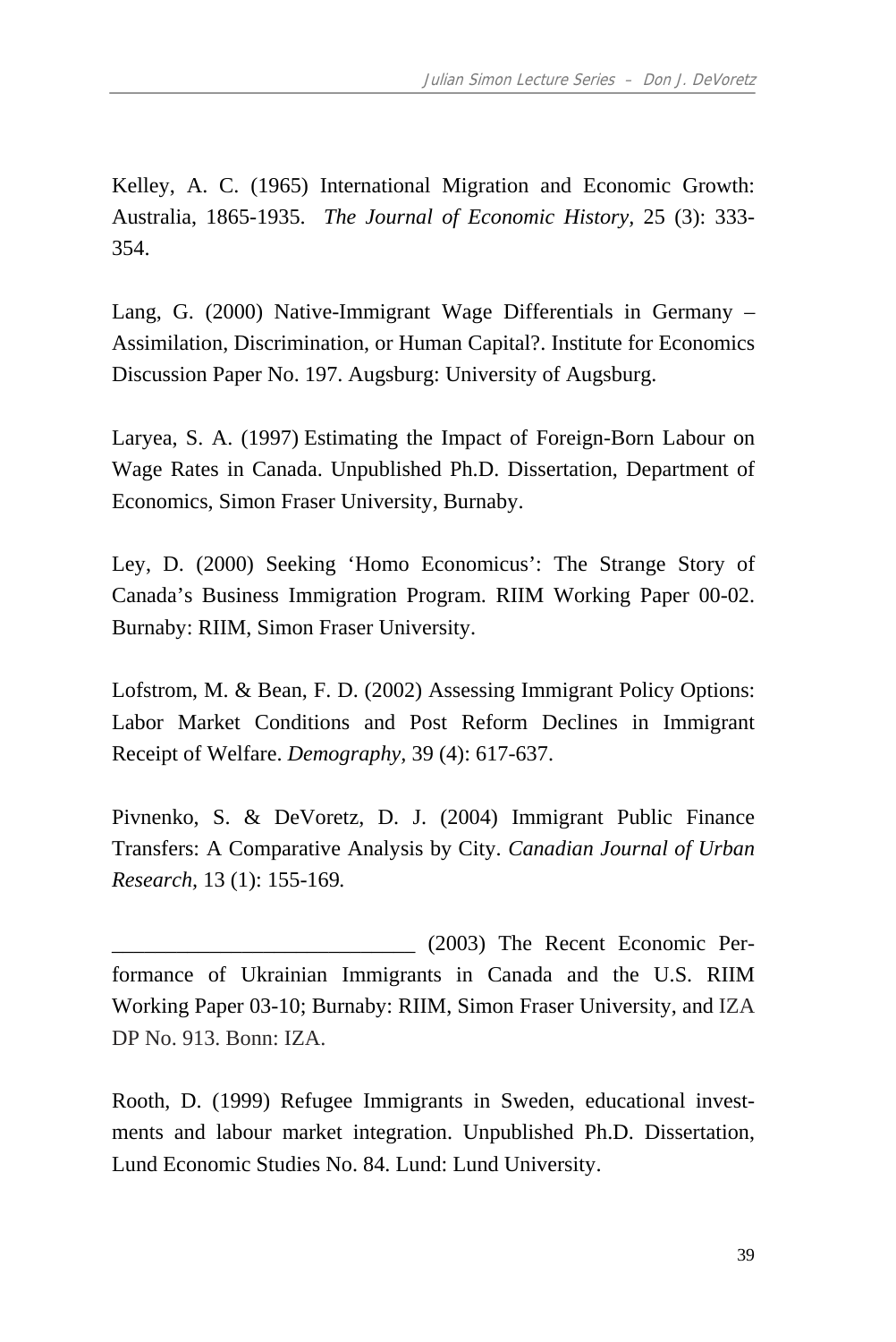Shamsuddin, A. & DeVoretz, D. J. (1999) Wealth Accumulation of Canadian and Foreign-born Households in Canada. *Review of Income and Wealth*, 44 (4): 515-553.

Sicakkan, H.G. (1999) The Political-Historical Roots of West European Models of Citizen and Alien: An Application of Qualitative Comparative Analysis on Macro Historical Data. IMER-Norway/Bergen Publications.

Simon, J. (1977) *The Economics of Population Growth*. New York: Princeton University Press.

\_\_\_\_\_\_\_\_ (1984) Immigrants, Taxes and Welfare in the United States. *Population and Development Review*, 10 (1): 55-69.

\_\_\_\_\_\_\_\_ (1996) Public Expenditures on Immigrants in the United States, Past and Present. *Population and Development Review,* 22 (1): 99- 109.

Simon, J. & Akbari, A. H. (2000) The Effects of Immigrants on the German Public Purse. In A.M. Babkina (Ed.), *Politics of Immigration: Current Issues and Future Directions*, 219-241. New York: Nova Science Publishers.

Smith, J. P. & Edmondson, B. (1997) Do immigrants impose a net fiscal burden? Annual estimates. In J. P. Smith & B. Edmondson (Eds.), *The new Americans: Economic, demographic and fiscal effects of immigration*, 254–296. Washington, D.C.: National Academy Press.

Stark, O. (2003) Rethinking the Brain Drain. *World Development,* 32 (1): 5-22.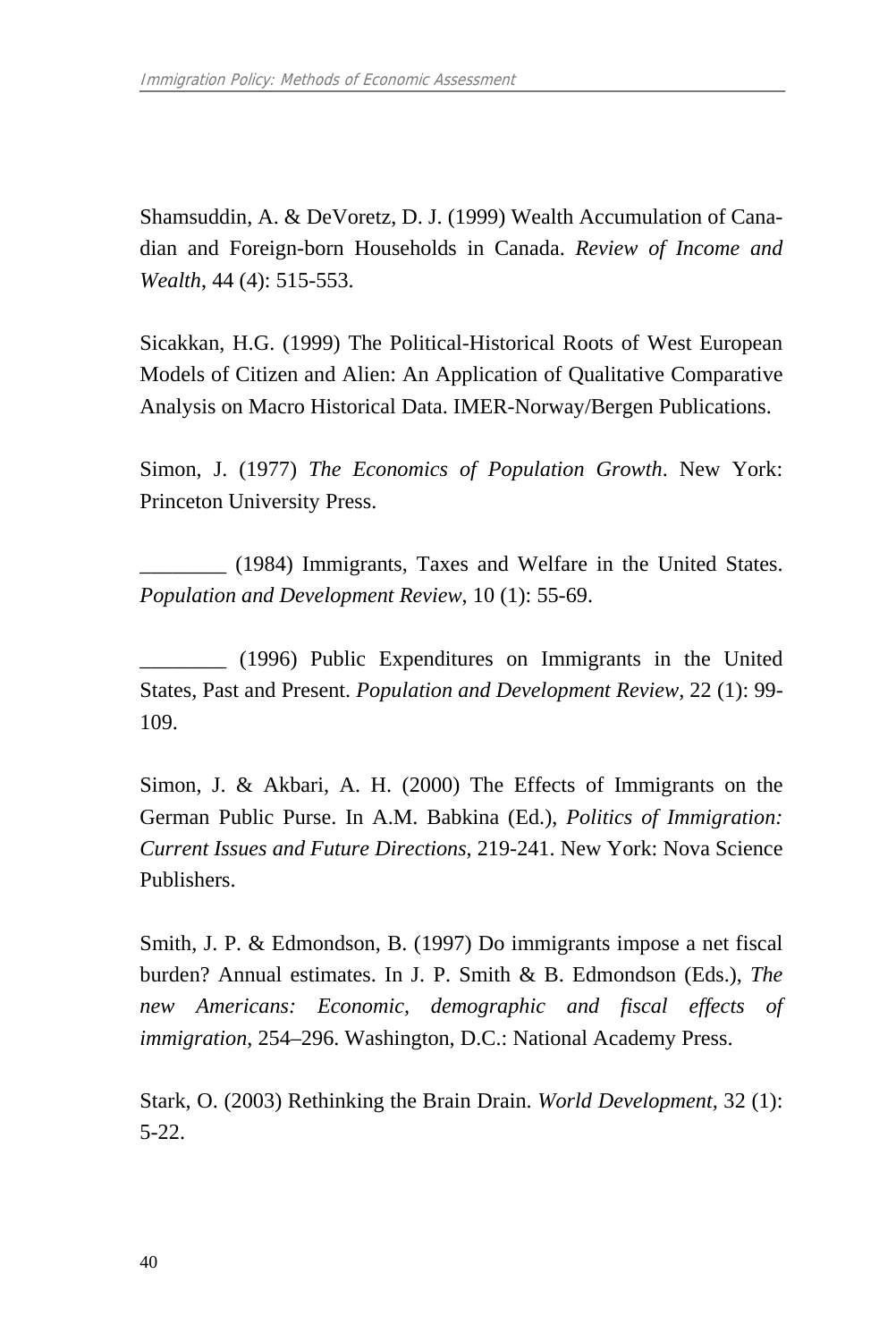Straubhaar, T. & Vadean, F. (2004, *Forthcoming*) International Migrant Remittances and their Role in Development. OECD.

Straubhaar, T. & Weber, R. (1994) On the Economics of Immigration. *International Review of Applied Economics*, 8: 107-129.

Tanimura, C. (2000) Temporary Immigration of Nikkeijin to Ease the Japanese Aging Crisis. RIIM Working Paper 00-03. Burnaby: RIIM, Simon Fraser University.

Timlin, M. (1951). Does Canada Need More People? Oxford: Oxford University Press.

Tranaes, T. & K. Zimmermann (eds.) (2004) *Migrants, Work, and the Welfare State.* Odense, Denmark: University Press of Southern Denmark.

United Nations (2000) Replacement Migration: Is It a Solution to Declining and Aging Populations? Population Division, ESA/P/WP.160.

United Nations (2002) International Migration Report 2002. Population Division, ESA/P/WP.178.

Wang, L. (2001) Household Operations and Furnishings Consumption Patterns of Canadian and Foreign-born Consumers: 1984-1996. RIIM Working Paper 01-18. Burnaby: RIIM, Simon Fraser University.

Werner, C. (2000) A Taste of Canada: An Analysis of Food Expenditure Patterns for Canadian-born and Foreign-born Consumers. RIIM Working Paper 00-05. Burnaby: RIIM, Simon Fraser University.